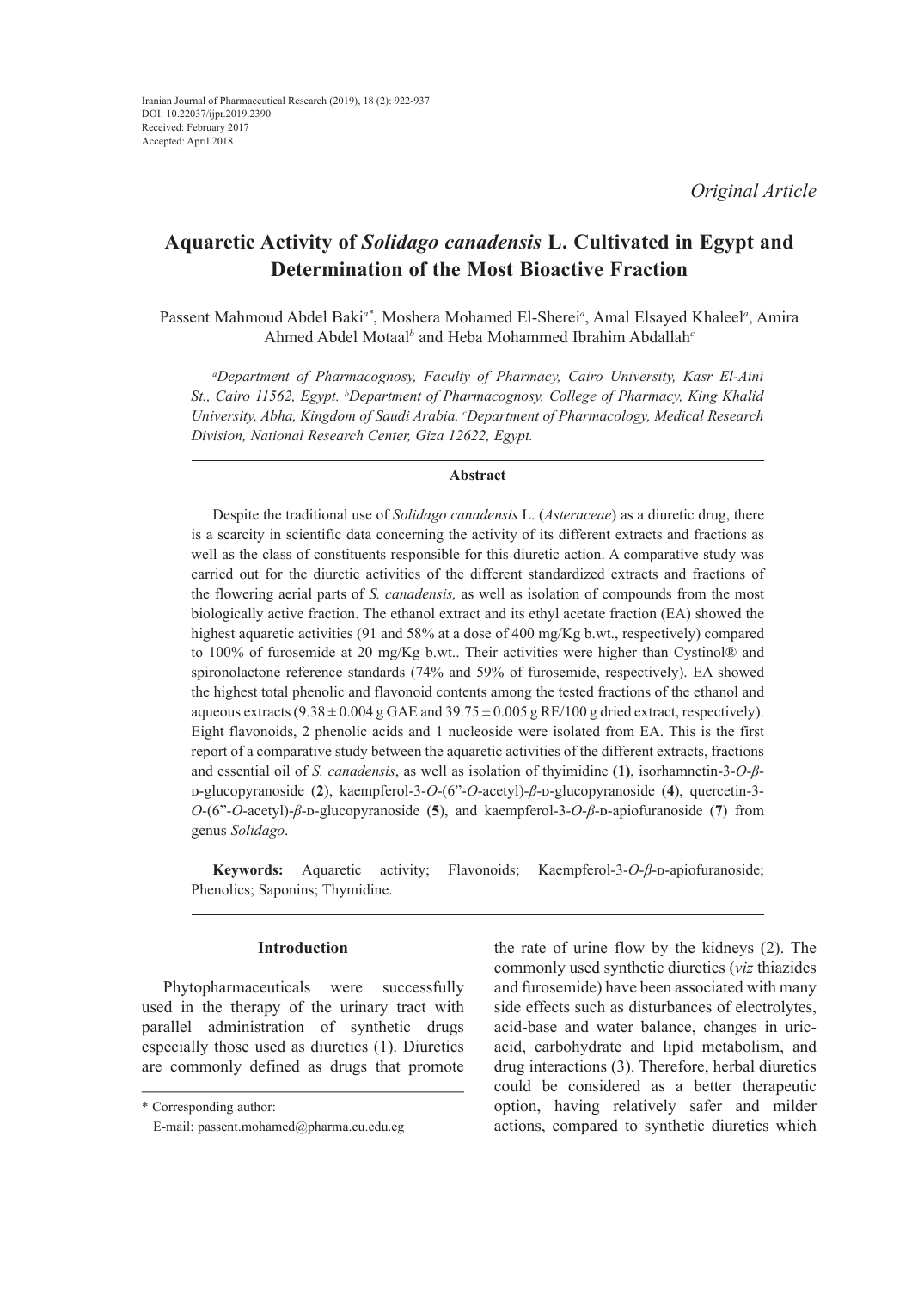cause several adverse effects due to their strong saluretic actions (4). Numerous herbs were traditionally considered as diuretics. Among those herbs are members of genus *Solidago*  belonging to family *Asteraceae* (5).

Numerous interesting secondary metabolites such as flavonoids, triterpenoids, saponins, phenolic acids, glucosides, polysaccharides, diterpenes, and essential oils were reported in genus *Solidago* (6). Most commonly used in phytotherapy are the apical shoots of goldenrod, known as *Herba Solidaginis* (7). *Herba Solidaginis* were applied in the middle ages in nephrolithiasis, urinary tract, and prostate diseases, while the flowers and leaves were used as natural yellow dyes (6). Goldenrods were forgotten for a while, but found its place again in modern phytotherapy and their demand has been rising over the past few years (6, 8). Several species of *Solidago* were reported to exhibit diuretic, spasmolytic, cytotoxic, antimicrobial, anti-mutagenic, anti-inflammatory, immunobiological, gastroprotective, ulcerhealing, amoebicidal and amoebistatic activities (9-21). The essential oils of different goldenrods were reported to possess anti-microbial activity (9-14, 16-22).

*Solidago canadensis* L., also known as Canadian goldenrod, is native to North America (23, 24). It is an erect perennial herb that is widely used as a landscape flowering plant, and in cut flower arrangements and bouquets (8). Canadian goldenrod has been used in folk medicine for centuries as urological and antiphlogistical therapy, febrifuge, analgesic, gastro-intestinal tract and liver aids, and in burns and ulcer treatment (25-30). It was reported to exhibit several biological activities including diuretic, anti-microbial, cytotoxic, antioxidant, inhibiting activity to the lyase of DNA polymerase, antimutagenic activities (9, 16, 24, 31-33). Its essential oil was reported to possess cytotoxic and anti-microbial activities (23, 34-36). Earlier investigations on the plant led to the isolation of flavonoids, phenolic acids, saponins, alkaloids, polyacetylenes, terpenes and sterols (31, 33-45).

In the past few years, the extract of the flowering aerial parts of *Solidago virgaurea* L. was launched in the Egyptian market under the trade name of Cystinol® at a dose of 400 mg. It is used for the treatment of urolithiasis by promoting the excretion of water more than the electrolytes and increasing renal blood flow. This facilitates the washout of bacteria from the urinary tract, prevents crystal formation, and hence kidney stones (46).

*Aquaretic activity of Solidago canadensis L.*

Having Cystinol® in the Egyptian market, it was found interesting to investigate the diuretic activity of the essential oil and crude extracts of the flowering aerial parts of *S. canadensis*  cultivated in Egypt using different solvents for extraction (70% ethanol and water). A biologically guided fractionation of the crude extracts was carried out to determine the most active fraction and its content of active constituents.

# **Experimental**

### *Plant material*

Samples of *Solidago canadensis* L. were collected during the years 2010-2013 from El-Mansoureya, Giza, Egypt. The plant was kindly authenticated by the temperate regional team of the Royal Botanical Gardens, Kew., London, U.K. Voucher specimen of the plant (24.02.2013) was deposited at the herbarium of the Pharmacognosy Department, Faculty of Pharmacy, Cairo University.

# *Plant extraction*

# *A- Ethanolic extract*

The air-dried powdered flowering aerial parts of *S. canadensis* (1 kg) was exhaustively extracted with 70% ethanol by cold maceration to give 230 g extract. An aliquot of the dry residue (200 g) was subjected to liquid-liquid fractionation with *n*-hexane, methylene chloride, ethyl acetate and *n*-butanol saturated with water and concentrated to give 10.4, 6.8, 17.2 and 22 g of dried fractions, respectively. The remaining water of the ethanol extract was lyophilized and weighed (122 g).

# *B- Aqueous extract*

The air-dried powdered flowering aerial parts (1 kg) were macerated in boiling distilled water for 20 min. The aqueous extract was lyophilized to give 206 g residue. An aliquot of the lyophilized residue (200 g) was extracted with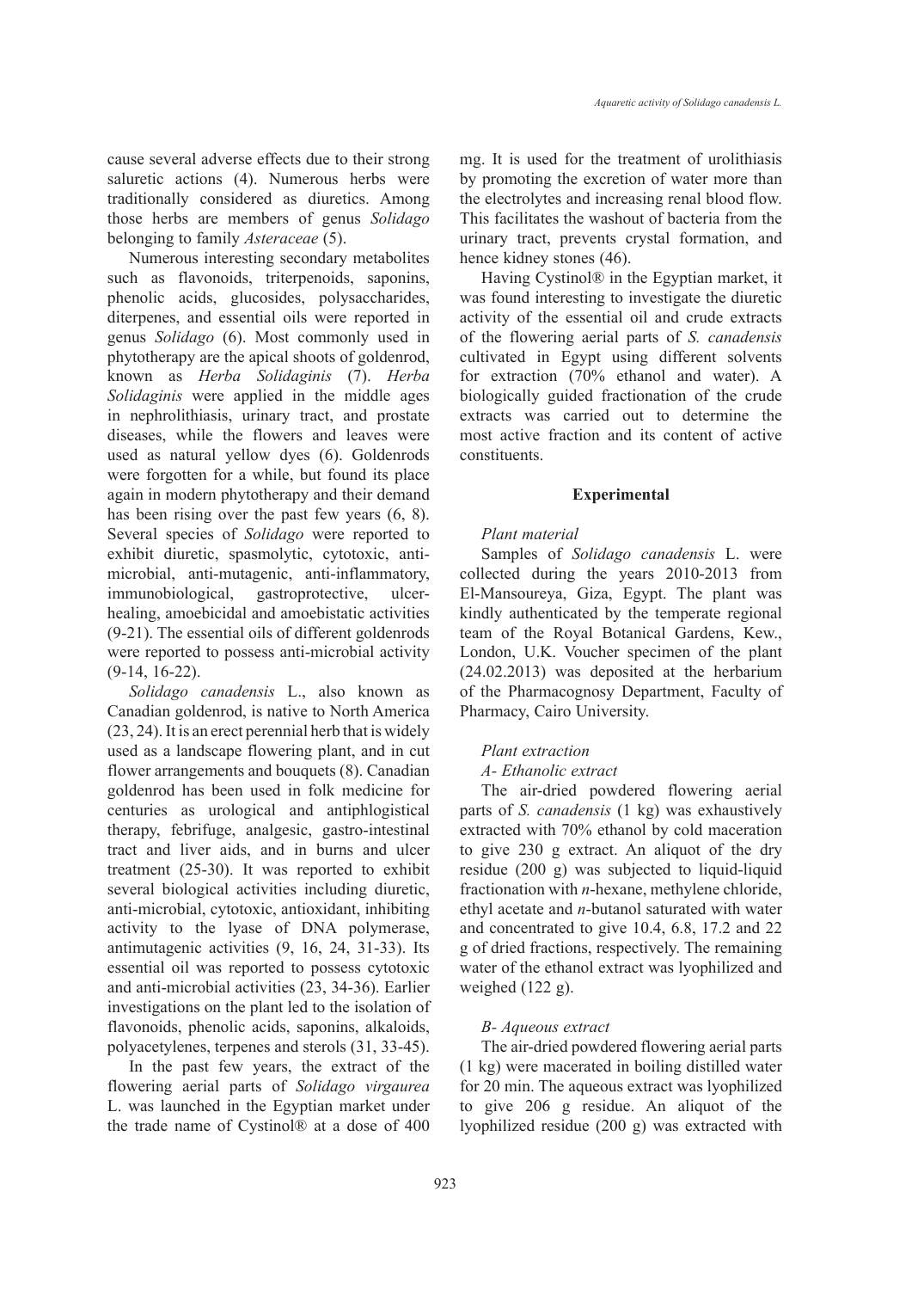methylene chloride, ethyl acetate and *n*-butanol saturated with water to give 12, 18, and 26 g of the dried fractions, respectively. The remaining water left after fractionation was lyophilized and weighed (138 g). The extracts and fractions were stored at 5 °C for both the phytochemical and biological investigations.

### *C- Preparation of essential oil*

The fresh flowering aerial parts (200 g) were subjected to hydrodistillation using a Clavenger′s apparatus according to the procedures described in the Egyptian Pharmacopœia (47). The obtained essential oil sample wasdried over anhydrous sodium sulphate. The hydrodistilled oil was saved in a refrigerator  $(4 \degree C)$  in a tightly sealed container.

### *Chemicals and equipment*

Cystinol® was purchased from Atos Pharma (Cairo, Egypt). Furosemide and spironolactonewere obtained from Sigma-Aldrich (Darmstadt, Germany) and used as reference diuretic drugs.

The total phenolic content was estimated using Folin-Ciocalteu′s colourimetric assay, while the total flavonoids were determined using the  $AICI_3$ colourimetric assay (48, 49). The total saponin contentwas carried out using the vanillin colourimetric assay (50). Authentics as gallic acid, rutin and ursolic acid were obtained from E-Merck, Darmstadt, Germany. Phenolics and sugars used as reference standards in co-chromatography (PC and TLC) were purchased from Sigma Chemicals Co. (St. Louis, MO, USA). Diaion HP-20 AG (75-150 µ, Sigma-Aldrich Chemicals, Germany), silica gel 60, and silica gel RP-18 (70-230 mesh, Fluka, Sigma-Aldrich Chemicals, Germany), silica gel 60 (35-70 mesh, ASTM Germany) and sephadex LH-20 (Pharmacia Fine Chemicals AB, Uppsala, Sweden) were used for column chromatography (CC). Thin layer chromatography (TLC) was performed on silica gel 60  $F_{254}$  and silica gel RP-18 (Fluka, Sigma-Aldrich Chemicals, Germany) using the following solvent systems:  $S_{12}$ , methylene chloride-methanol-formic acid (95:5:0.2 v/v/v);  $S_2$ , methylene chloridemethanol-formic acid  $(90:10:0.2 \text{ v/v/v}); S_{3}$ methylene chloride-methanol-formic acid

 $(85:15:0.2 \text{ v/v/v})$ ; S<sub>4</sub>, ethyl acetate-methanolwater (100:16:13 v/v/v);  $S_s$ , ethyl acetate-formic acid-glacial acetic acid-water (100:11:11:10  $v/v/v/v$ ). The chromatograms were visualized under UV light (at 254 and 366 nm) before and after exposure to ammonia vapour and spraying with  $AICI_3$ , FeCl<sub>3</sub> as well as after spraying with natural product-polyethylene glycol (NP/PEG) and *p*-anisaldehyde spray reagents. Paper chromatography was conducted on Whatmann No. 1 filter paper (Whatmann, Ltd., Maidstone, Kent, England) using solvent system  $S_6$ , *n*-butanol-acetic acid-water (4:1:2) v/v/v, upper phase) and visualized by spraying with aniline phthalate spray reagent. Shift reagents for UV spectroscopy according to the published procedures and chemicals used were obtained from E-Merck, Darmstadt, Germany (51). Melting points (uncorrected) were determined on anelectrothermal 9100 (UK). UV spectra were recorded in a Jenway model 6800 spectrophotometer. <sup>1</sup>H-NMR (300, 400, 600 MHz) and 13C-NMR (75, 100, 150 MHz) were measured on a Varian Mercury NMR-spectrometer (Japan), Bruker Ascend TM 400/R NMR spectrometer and Bruker Ascend TM 600/R NMR spectrometer, respectively. The NMR spectra were recorded in  $CD<sub>3</sub>OD$  and DMSO-d6 and chemical shifts were given in δ (ppm) relative to TMS as an internal standard. EI-MS was performed on Varian Mat 711, Finnigan SS Q 7000.

# *Evaluation of the pharmacological activity Animals*

Adult male albino rats of Wistar strain (120- 150 g), obtained from the animal house colony at the National Research Center (Dokki, Giza, Egypt), were utilized for determination of the  $LD_{50}$  and assessment of the diuretic activity. They were housed in steel cages at standardized conditions of temperature and humidity and fed with standard pellets and water *ad libitum*. All experimental procedures were conducted in accordance with the internally accepted principles for laboratory animal use and care, and were approved by the Ethics Committee No. MP (4) in accordance with recommendations for the proper care and use of laboratory animals (NIH Publication No. 85-23; revised 1985).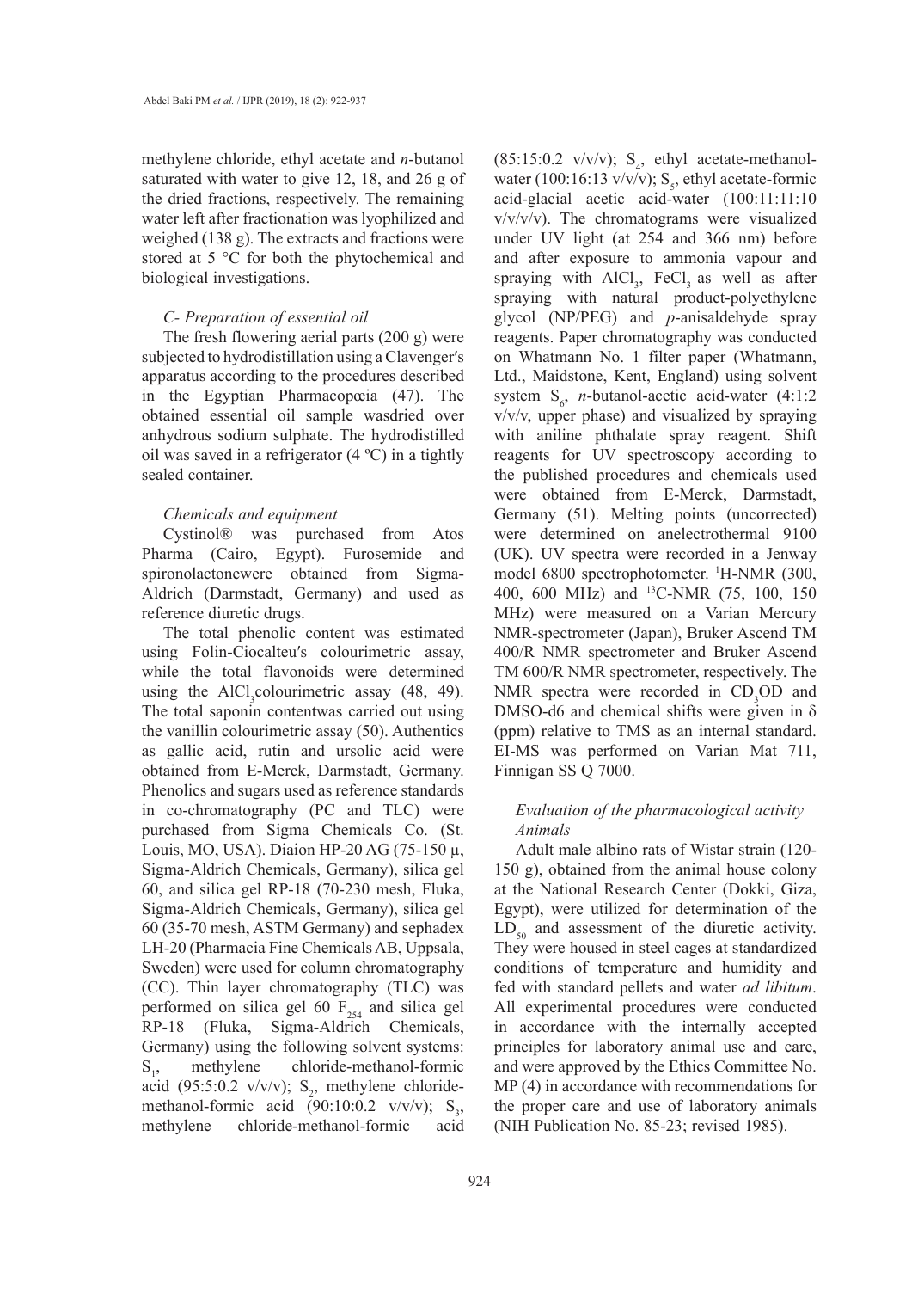### *Determination of median lethal dose (LD<sub>50</sub>)*

The  $LD_{50}$  of both the ethanol and aqueous extracts was determined following Karber′s procedure (1931) (52). Five groups, each of six rats, received both plant extracts separately in doses ranging from 1 to 4 g/kg b.wt. The  $LD_{50}$ of the tested extracts was calculated according to the following formula:  $\sum_{i=1}^{n}$ Diuretic activity: Diuretic action of extract

$$
LD_{50} = \frac{Dm - \sum(z \times d)}{n}
$$

Where:

 $Dm$  = The largest dose that killed all animals. z = Mean of dead animals between 2 successive groups.

 $d =$ The constant factor between 2 successive doses.

n = Number of animals in each group.  $\Sigma$  = The sum of (z × d).  $n =$  $n$  =

### *Evaluation of the diuretic activity*

The 70% ethanol and aqueous extracts, their fractions, and the essential oil of the flowering aerial parts were tested for their diuretic activities as well as their effect on the excretion The 70% ethanol and according the results of potassium and sodium in urine according using AN to the method of Lipschitz et al. 1943 (53). The value Three diuretic drugs namely furosemide (20 mg/kg b.wt.), spironolactone  $(25 \text{ mg/kg b.wt.})$ and Cystinol® (400 mg/kg/b.wt.) were used as *Isolatic* reference standards. Oral doses of 200 and 400 mg/kg b.wt.of the tested *Solidago* extracts and EA (16 fractions were selected for the study, based on column (3) the marketed dose of Cystinol®. The rats were fasted and deprived of water for 18 h before the Fractions, experiment. They were divided into 28 groups monitored of six animals each. The rats of each group were subjected to the specified treatment and the control group were subjected to the specified treatment and the colven control group received  $1 \text{ mL } 0.9\%$  NaCl/100 g. b.wt. The following parameters were estimated: *Evaluation of the diuretic activity Evaluation of the diuretic activity* 

#### *Urine output* Urine output and the treatments were a sili- $U$ rine output  $U$

Immediately after the treatment, the animals were individually placed in metabolic cages yielding c specially designed to separate urine and faeces. g, eluted During this period, neither food nor water was made available to the animals. The room column  $(3$ temperature was maintained at  $27-29$  °C. The urine was collected in measuring cylinders up to 24 h after treatment for all control and treated

 $D_{50}$  groups. Urine volume was expressed as mL/kg (54).  $\mu_{\text{c} \text{true}}$  (54).  $\frac{u_1 - u_2}{v_1 - v_2}$  agreep to 24 h collected in measuring collected in  $\frac{u_1 - u_2}{v_1 - v_2}$  $\mathbf{t}$ reated groups. Urine volume was expressed as  $\mathbf{t}$  $(u^2 + 1)$ was made available to the animals. The animals  $\mathcal{L}_\mathcal{A}$  is the animals. The room temperature  $\mathcal{L}_\mathcal{A}$  $(54)$ .

 $\text{Dir}$  measuring collection  $\text{Dir}$ the of six Diuretic action:  $D<sub>ij</sub>$  collection  $\alpha$ 

$$
\begin{array}{ll}\n\text{rately in} & \text{Urinary execution of test group} \\
\text{The LD}_{50} & \text{Urinary execution of control group} \\
\text{for } \text{true} & \text{trivial} \\
\text{trivial} & \text{trivial} \\
\text{trivial} & \text{trivial} \\
\text{trivial} & \text{trivial} \\
\text{trivial} & \text{trivial} \\
\text{trivial} & \text{trivial} \\
\text{trivial} & \text{trivial} \\
\text{trivial} & \text{trivial} \\
\text{trivial} & \text{trivial} \\
\text{trivial} & \text{trivial} \\
\text{trivial} & \text{trivial} \\
\text{trivial} & \text{trivial} \\
\text{trivial} & \text{trivial} \\
\text{trivial} & \text{trivial} \\
\text{trivial} & \text{trivial} \\
\text{trivial} & \text{trivial} \\
\text{trivial} & \text{trivial} \\
\text{trivial} & \text{trivial} \\
\text{trivial} & \text{trivial} \\
\text{trivial} & \text{trivial} \\
\text{trivial} & \text{trivial} \\
\text{trivial} & \text{trivial} \\
\text{trivial} & \text{trivial} \\
\text{trivial} & \text{trivial} \\
\text{trivial} & \text{trivial} \\
\text{trivial} & \text{trivial} \\
\text{trivial} & \text{trivial} \\
\text{trivial} & \text{trivial} \\
\text{trivial} & \text{trivial} \\
\text{trivial} & \text{trivial} \\
\text{trivial} & \text{trivial} \\
\text{trivial} & \text{trivial} \\
\text{trivial} & \text{trivial} \\
\text{trivial} & \text{trivial} \\
\text{trivial} & \text{trivial} \\
\text{trivial} & \text{trivial} \\
\text{trivial} & \text{trivial} \\
\text{trivial} & \text{trivial} \\
\text{trivial} & \text{trivial} \\
\text{trivial} & \text{trivial} \\
\text{trivial} & \text{trivial} \\
\text{trivial} & \text{trivial} \\
\text{trivial} & \text{trivial} \\
\text{trivial} & \text{trivial} \\
$$

Diuretic activity: Diuretic action of standard x 100 (55). netivity:

Diuretic action of extract<br>Diuretic action of standard  $\times$  100 (55). Diuretic action of extract<br>Diuretic action of standard  $\times$  100 (55).

# *Estimation of electrolytes Estimation of electrolytes*

The electrolyte  $(Na^+, K^+)$  content was *inated in the vine veing* the commercially The electrolyte  $(Na, K)$  content was estimated in the urine using the commercially available kit (Biodiagnostic Co., Giza, Egypt). 6 an (Biodiagnostic Co., Giza, Egypt).  $T$  the time time  $\sum_{n=1}^{\infty}$  and  $\sum_{n=1}^{\infty}$  commercially

$$
Na^{+}/ K^{+} ratio: \frac{Concentration of Na^{+} in urine}{Concentration of K^{+} in urine}
$$

# *Statistical analysis Statistical analysis Statistical analysis*

The data obtained were presented as mean  $\pm$  standard error (SE) and statistically analyzed using ANOVA followed by LSD post-hoc test. using ANOVA followed by LSD post-hoc test.<br>The values were determined to be significant when *p*-value was less than 0.05 ( $p < 0.05$ ).

# *Isolation of the components of the ethylacetate*  $frac{1}{2}$   $frac{1}{2}$   $frac{1}{2}$   $frac{1}{2}$   $frac{1}{2}$   $frac{1}{2}$   $frac{1}{2}$   $frac{1}{2}$   $frac{1}{2}$   $frac{1}{2}$   $frac{1}{2}$   $frac{1}{2}$   $frac{1}{2}$   $frac{1}{2}$   $frac{1}{2}$   $frac{1}{2}$   $frac{1}{2}$   $frac{1}{2}$   $frac{1}{2}$  *fraction of the 70% ethanolextract (EA)*

 $EA(16 g)$  was chromatographed on a Diaion column (35 cm  $L \times 3.5$  cm D). Gradient elution Forthanol mixtures was adopted. Fractions, 200 mL each, were collected and monitored by TLC using solvent system  $S_2$ . Similar fractions were pooled together and Sumater inactions were pooled together and the solvents were separately evaporated under reduced pressure yielding three major fractions reduced pressure yielding three major fractions  $(I-HII)$ . Fraction I  $(0.8 \text{ g}, \text{eluted with } 25\%$ methanol in water) was rechromatographed<br>over a silica gel 60 column  $(30 \times 1$  cm) eluted over a silica gel 60 column (30  $\times$  1 cm) eluted with methylene chloride: methanol (95:5 v/v) with methylene chloride: methanol  $(95.5 \text{ V/V})$ <br>yielding compound 1 (30 mg). Fraction II (6.5 g, eluted with 50% methanol in water) was g, eiuted with 50% methanol in water) was<br>rechromatographed over a sephadex LH 20 column  $(30 \times 3$  cm) using methylene chloride:<br>method  $(1.1 \text{ y/y})$  as elyent to give three methanol  $(1:1 \text{ v/v})$  as eluent to give three fractions (IIa, IIb and IIc). Upon evaporation  $\epsilon$  fractions IIa and IIa two guns compounds of fractions IIa and IIb, two pure compounds  $\sum_{\text{1 and } \text{1}}^{\infty}$  **1** mg  $\sum_{\text{2 and } \text{2}}^{\infty}$  **1** methromatographed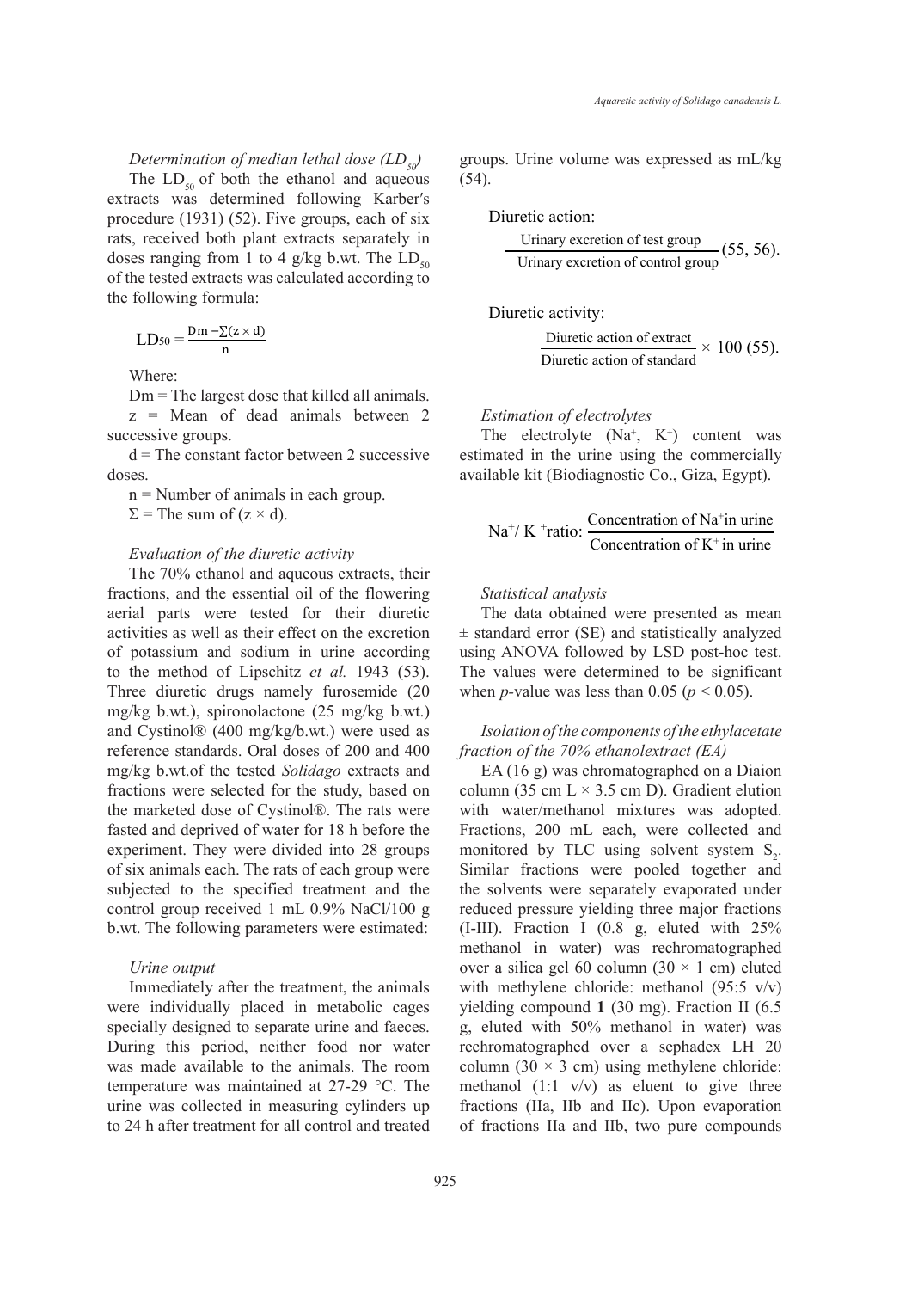were obtained: compound **2** (25 mg) and compound  $3$  (20 mg). Fraction IIc (5 g) was rechromatographed over a silica gel 60 column  $(25 \times 3$  cm). Elution with methylene chloride: methanol (95:5 v/v) was adopted yielding four fractions  $\text{IIc}_{1\text{-}4}$ . Upon evaporation,  $\text{IIc}_{1}$  yielded compound **4** (45 mg) while,  $\text{IIc}_2$  yielded compound  $\overline{5}$  (40 mg). FractionIIc<sub>3</sub> (200 mg) was rechromatographed on RP-18 column (10  $\times$  1 cm), eluted with H<sub>2</sub>O: MeOH (80:20 v/v) to yield of compound **6** (45 mg). FractionIIc 4 (2.8 g) was rechromatographed over sephadex LH20 column (20  $\times$  1.5 cm) using methanol: water  $(1:1 \text{ v/v})$  as eluent yielding two main fractions (IIc<sub>4</sub>i and IIc<sub>4</sub>ii). IIc<sub>4</sub>i gave compound **7** (20 mg). IIc 4 ii (1g) was rechromatographed over a silica gel 60 column (13  $\times$  1 cm) and eluted by methylene chloride: methanol (95: 5 v/v), yielding two compounds, compound **8**  (45 mg) and compound **9** (20 mg). Fraction III (1.8 g, eluted with 75 and 100% methanol in water) was rechromatographed over a sephadex LH 20 column (30  $\times$  3 cm). Elution with methanol:  $H_2O$  (90:10 v/v) was adopted giving two fractions IIIa and IIIb. Fraction IIIa yielded compound **10** (40 mg). Similarly, IIIb (83 mg) was rechromatographed over a sephadex LH 20 column (13  $\times$  1 cm). Elution with methanol: water (1:1 v/v) yielded compound **11** (40 mg).

# *Spectroscopic data of the isolated compounds Compound 1* (*thymidine* )

EI/MS (70 eV rel. int.), m/z at 126 [M– deoxyribose] + , (32.22%); 83 [M-deoxyribose – HNCO]<sup>+</sup>, (25.88%); 70 [M<sup>+</sup> – deoxyribose–  $C_3H_4O$ <sup>+</sup>, (31.53%); 55 [M –deoxyribose– HNCO –CO] + , (100%, base peak); 54 [M– deoxyribose–HNCO – CO –H] + , (76.10%); 28 [M –deoxyribose– HNCO – CO – H –  $C_2H_2$ ]<sup>+</sup>, (89%); 27 [M –deoxyribose– HNCO – CO – H  $-C_2H_2-H]^+$ , (34.43%).

Structures of the isolated compounds are shown in Figure 1 and their spectral data were recorded in Tables 1-4.

### **Results**

### *Determination of median lethal dose*

Both the ethanol and aqueous extracts were safe and non-toxic under the present

| Table 1. UV-shifts of theisolated flavonoids and phenolic acids. |                        |                 |                      |                        |                 | Na acetate/boric |
|------------------------------------------------------------------|------------------------|-----------------|----------------------|------------------------|-----------------|------------------|
|                                                                  | <b>MeOH</b>            | Na methoxide    | AICI,                | <b>AICI, HCI</b>       | Na acetate      | acid             |
| 2 isorhamnetin-3- $O-\beta$ -D-glucopyranoside                   | 254, 348               | 271, 326sh, 410 | 268, 402             | 268, 363sh, 398        | 267, 318sh, 389 | 255, 346         |
| 3 Narcissi                                                       | 252, 347               | 277, 405        | 279, 355sh, 407      | 279, 345sh, 400        | 278, 325sh, 382 | 253, 347         |
| 4 kaempferol- 3-O-(6"-O-acetyly)- $\beta$ -D-glucopyranoside     | 268, 300sh, 350        | 276, 328sh, 400 | 268, 302sh, 350, 400 | 274, 300sh, 348sh, 403 | 274, 304, 382   | 272, 303, 354    |
| 5 quercetin- 3-O-(6"-O-acetyly)- $\beta$ -D-glucopyranoside      | 257, 273sh, 365        | 279, 329, 410   | 279, 303sh, 435      | 276, 365sh, 408        | 278, 328sh, 398 | 267, 291sh, 390  |
| 6 Rutin                                                          | 258, 300sh, 358        | 268, 328sh, 410 | 270, 306sh, 426      | 268, 298sh, 366, 400   | 264, 300sh, 382 | 262, 308sh, 378  |
| 7 kaempferol-3-O-ß-D-apiofuranoside                              | 268, 350               | 274, 324sh, 400 | 274, 302sh, 396      | 274, 300sh, 394        | 274, 382        | 258, 350         |
| 8 caffeic acid                                                   | 245, 290sh, 330        |                 |                      | No Change              |                 |                  |
| 9 neochlorogenic acid                                            | 290, 326               |                 |                      | No Change              |                 |                  |
| 10 Quercetin                                                     | 256, 301sh, 372        | 247sh, 330, 406 | 269, 457             | 267, 303sh, 352sh, 429 | 268, 329sh, 390 | 259, 386         |
| 1 kaempferol                                                     | 265, 292sh, 329sh, 366 | 280, 322sh, 418 | 269, 304sh, 347, 425 | 269, 303sh, 350, 424   | 274, 303sh, 390 | 267, 295sh, 368  |
|                                                                  |                        |                 |                      |                        |                 |                  |

Table 1. UV-shifts of theisolated flavonoids and phenolic acids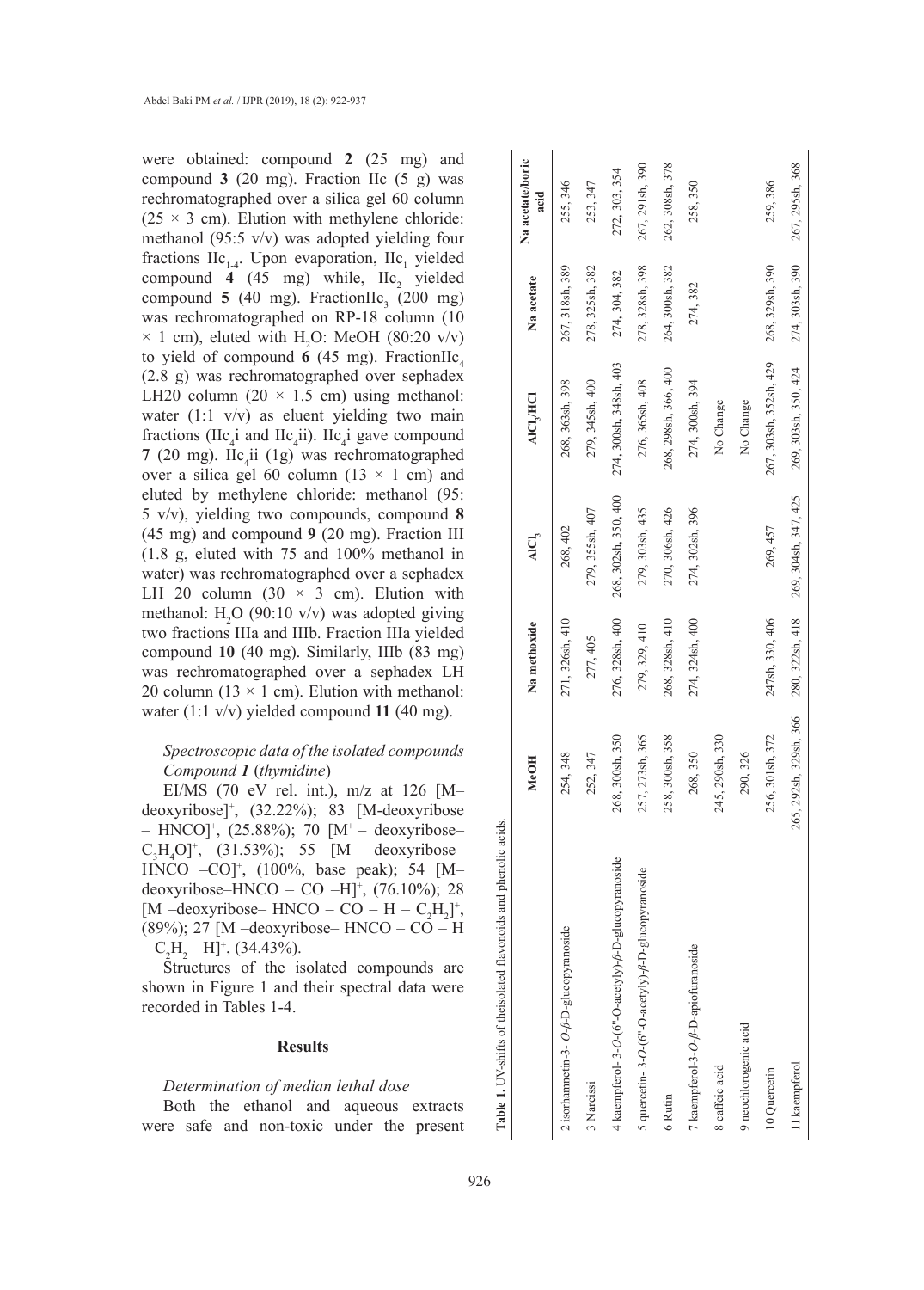| <b>Position</b> | 1 (400 MHz, DMSO) thymidine    | 8 (400 MHz, CD <sub>3</sub> OD) caffeic acid | 9 (300 MHz, DMSO) neochlorogenic acid |
|-----------------|--------------------------------|----------------------------------------------|---------------------------------------|
| $\overline{2}$  |                                | 6.94 (d, $J = 2 Hz$ )                        |                                       |
| 3               |                                |                                              | 5.01 (d, $J = 3.6$ Hz)                |
| 4               |                                |                                              | $3.82$ (br.s)                         |
| 5               |                                | $6.67$ (d, J = 8 Hz)                         | 3.87 (d, $J = 9$ Hz)                  |
| 6               | 7.70(s)                        | 6.82 (dd, $J = 8$ , 2Hz)                     |                                       |
| 7               |                                | 7.41 (d, $J = 16$ Hz)                        |                                       |
| $\,$ 8 $\,$     |                                | 6.10 (d, $J = 16Hz$ )                        |                                       |
| 1'              | 6.15(t)                        |                                              |                                       |
| $2^{\prime}$    | $2.03$ (2H, m)                 |                                              | 7.02 (d, $J = 1.8$ Hz)                |
| 3'              | $4.22$ (q)                     |                                              |                                       |
| 4'              | 3.75 (dd, $J = 10.4$ , 3.7 Hz) |                                              |                                       |
| 5'              | $3.51($ o $)$                  |                                              | 6.75 (d, $J = 8.4$ )                  |
| 6 <sup>′</sup>  |                                |                                              | 6.95 (dd, $J = 8.1, 2 Hz$ )           |
| 7'              |                                |                                              | 7.35 (d, $J = 15.9$ Hz)               |
| $8^\circ$       |                                |                                              | 6.07 (d, $J = 16.2$ Hz)               |
| 2ax, eq         |                                |                                              | $2.08$ (2H, m)                        |
| 6ax             |                                |                                              | 1.73 (d, $J = 12.9$ Hz)               |
| 6eq             |                                |                                              | $1.90$ (dd, $J = 13.8$ , 10.8 Hz)     |
| $CH3-5$         | $1.78$ (3H, s)                 |                                              |                                       |
| $N-H$           | 11.27(s)                       |                                              |                                       |

**Table 2.** <sup>1</sup> H-NMR of the isolated phenolic acids and nucleoside.

experimental conditions up to 4 g/kg b.wt. The extracts are considered safe in the range of the administered doses (57).

### *Effect on urine volume*

The reference diuretic drugs furosemide, spironolactone, and Cystinol® significantly increased the urine output when compared to the control group (Table 5). The diuretic activities of the tested samples were calculated relative to furosemide, as it proved to be the most potent diuretic reference drug. All the tested samples showed a significant increase in the volume of urine output except the *n*-butanol and the remaining water fractions of the aqueous extract (Table 5). The 70% ethanolextract of the aerial parts (400 mg/ kg/b.wt.) exhibited the highest diuretic activity of all tested samples comparable to that of furosemide (91% of furosemide activity), and higher than spironolactone and Cystinol® which exhibited 59% and 74% of furosemide activity, respectively (Table 5). The aqueous extract (400 mg/kg/b.wt.) exhibited lower diuretic activity than that of the 70% ethanol extract and all the used reference diuretics (46% of furosemide). Whereas, the ethyl acetate fraction of the 70% ethanol extract (EA) (400 mg/kg/b.wt.) showed the highest diuretic activity amongst all fractions representing 58% of furosemide activity and compared to spironolactone (potassium sparing diuretic). However, it was less potent than the parent 70% ethanol extract at the same dose level. The essential oil (400 mg/kg/b.wt.) showed poor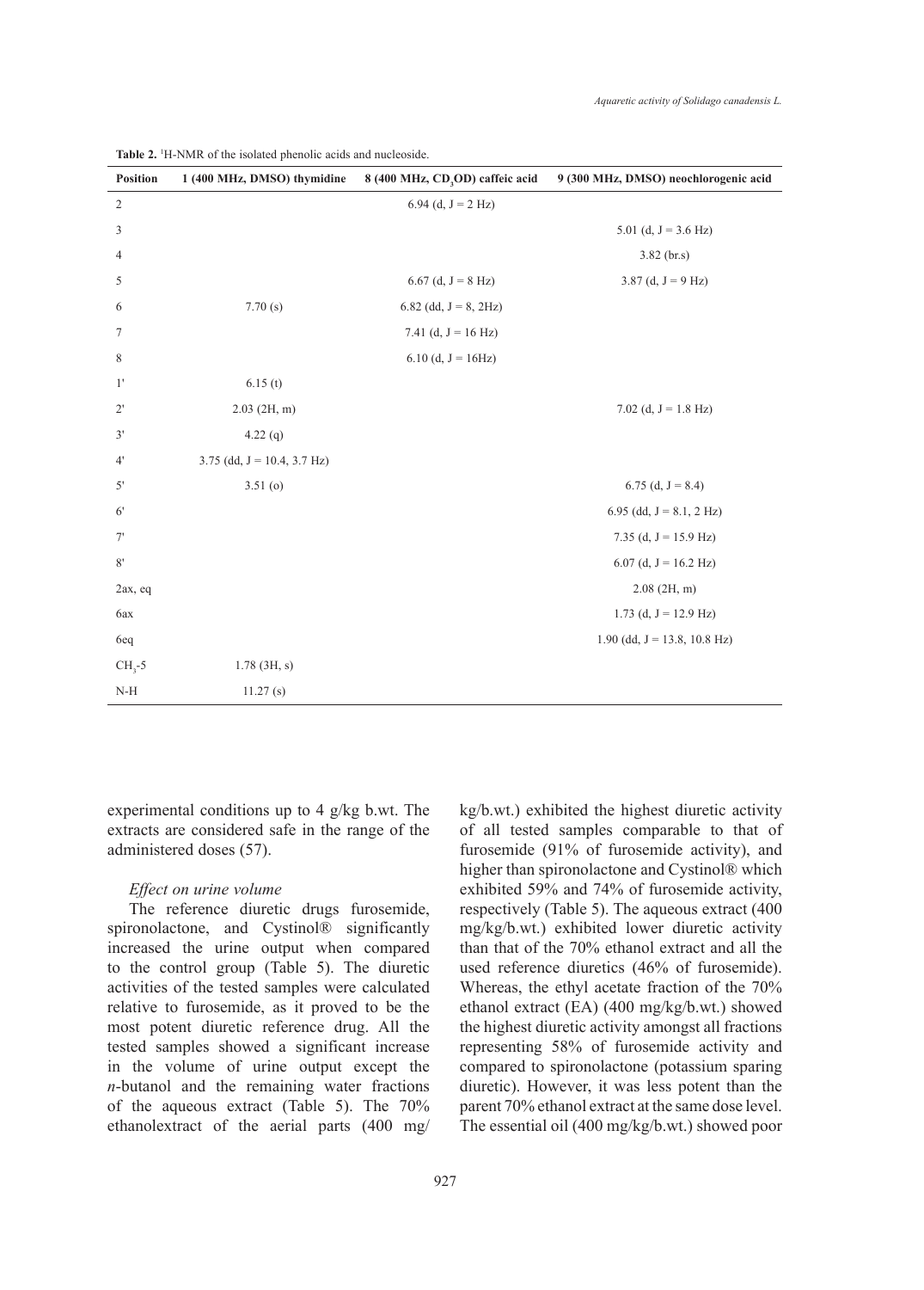|                           | Table 3. H-NMR of the isolated flavonoids |                                 |                                            |                                       |                                                             |                                   |                                   |                          |
|---------------------------|-------------------------------------------|---------------------------------|--------------------------------------------|---------------------------------------|-------------------------------------------------------------|-----------------------------------|-----------------------------------|--------------------------|
| Position                  | (300 MHz, CD, OD)                         | (300 MHz, CD3OD)                | (600 MHz, DMSO)                            | (600 MHz, DMSO)                       | (300 MHz, DMSO)                                             | $(400$ MHz, $CD$ <sub>3</sub> OD) | (300 MHz, CD, OD)<br>$\mathbf{r}$ | (400 MHz, DMSO)          |
| $\circ$                   | 6.21 (d, $J = 1.8$ Hz)                    | 6.20 (d, $J = 2.1Hz$ )          | $6.19$ (d, $J = 1.8$ Hz)                   | 6.15 (br.s)                           | 6.11 (br.s)                                                 | $6.09$ (br.s)                     | 6.18 (br.s)                       | 6.19 (d, $J = 2Hz$ )     |
| $\infty$                  | 6.41 (d, $J = 1.5Hz$ )                    | 6.39 (d, $J = 1.8$ Hz)          | $6.42$ (d, $J = 1.8$ Hz)                   | 6.36 (br.s)                           | $6.30$ (br.s)                                               | 6.31 (d, $J = 1.7$ Hz)            | $6.40$ (d, $J = 1.5$ Hz)          | $6.44$ (d, $J = 2Hz$ )   |
| $\tilde{\sim}$            | 7.92 (d, $J = 1.8$ Hz)                    | 7.92 (d, $J = 2.1 Hz$ )         | $(dd, J = 9, 1.8 Hz)$<br>7.98              | 7.49 (d, $J = 2.4Hz$ )                | 7.51 (br.s)                                                 | 7.99 (d, $J = 8.84$ Hz)           | 7.74 (br.s)                       | 8.03 (d, $J = 8.9$ Hz)   |
| ید                        |                                           |                                 | $J = 8.4, 1.8 \text{Hz}$<br>6.85<br>(dd,   |                                       |                                                             | 6.81 (d, $J = 8.9$ Hz)            |                                   | $6.92$ (d, $J = 8.9$ Hz) |
| in                        | $6.88$ (d, $J = 9$ )                      | $6.90$ (d, $J = 8.4$ Hz)        | $(dd, J = 8.4, 1.8 Hz)$<br>6.85            | $6.80$ (d, $J = 8.4$ Hz)              | $6.79$ (d, $J = 8.7$ Hz)                                    | 6.81 (d, $J = 8.9$ Hz)            | $6.89$ (d, $J = 8.1$ Hz)          | $6.92$ (d, $J = 8.9$ Hz) |
| $\tilde{\mathcal{C}}$     | $(dd, J = 8.4, 1.8 \text{Hz}$<br>7.58     | $(dd, J = 8.4, 1.8 Hz$<br>7.58  | $(dd, J = 1.8, 9Hz)$<br>$7.98\,$           | $(dd, J=1.8, 8.4Hz)$<br>7.50          | $(dd, J = 2.7, 8.4 \text{ Hz})$<br>7.52                     | 7.99 (d, $J = 8.8$ Hz)            | 7.64 (d, $J = 6$ Hz)              | $8.03$ (d, $J = 8.9$ Hz) |
| $\mathrm{OCH}_\mathrm{j}$ | $3.60$ (3H, s)                            | 3.65 (3H, s)                    |                                            |                                       |                                                             |                                   |                                   |                          |
| protons<br>Sugar          | $(d, J = 7.2 Hz, H1")$<br>5.22            | $(d, J = 7.8$ Hz, H-1")<br>5.36 | $= 7.8$ Hz, H-1")<br>5.34<br>(d, J)        | $(d, J = 7.2Hz,$<br>$H-I''$ )<br>5.34 | $(d, J = 7.2Hz, H-I")$<br>5.28                              | $(d, J = 3.7 Hz,H-I")$<br>5.01    |                                   |                          |
|                           | (6 sugar protons)<br>3.32-3.44            | 4.52 (br.s, H-1"")              | sugar protons)<br>$3.28 - 3.95$<br>$\circ$ | (6 sugar protons)<br>$3.2 - 3.4$      | (br.s, $\mathrm{H}\text{-}\mathrm{I}^{\mathrm{m}})$<br>4.39 | $(d, J = 4 Hz, H - 2m)$<br>4.11   |                                   |                          |
|                           |                                           | (10 sugar protons)<br>3.30-3.60 | 1.73 (3H, s,<br>COCH <sub>2</sub>          | (3H, s, COCH <sub>3</sub> )<br>1.71   | $(10 \text{ sugar protons})$<br>$3.17 - 3.72$               | $(d, J = 8 Hz, H-4a")$<br>4.00    |                                   |                          |
|                           |                                           | (3H, br.s, CH, Rh)<br>1.29      |                                            |                                       | $(3H, d, J = 6.3Hz,$<br>$\rm CH, \, Rh)$<br>0.99            | $(d, J = 8.9$ Hz, H4b")<br>3.55   |                                   |                          |
|                           |                                           |                                 |                                            |                                       |                                                             | 3.31 (s, H-5")                    |                                   |                          |

Abdel Baki PM *et al.* / IJPR (2019), 18 (2): 922-937

928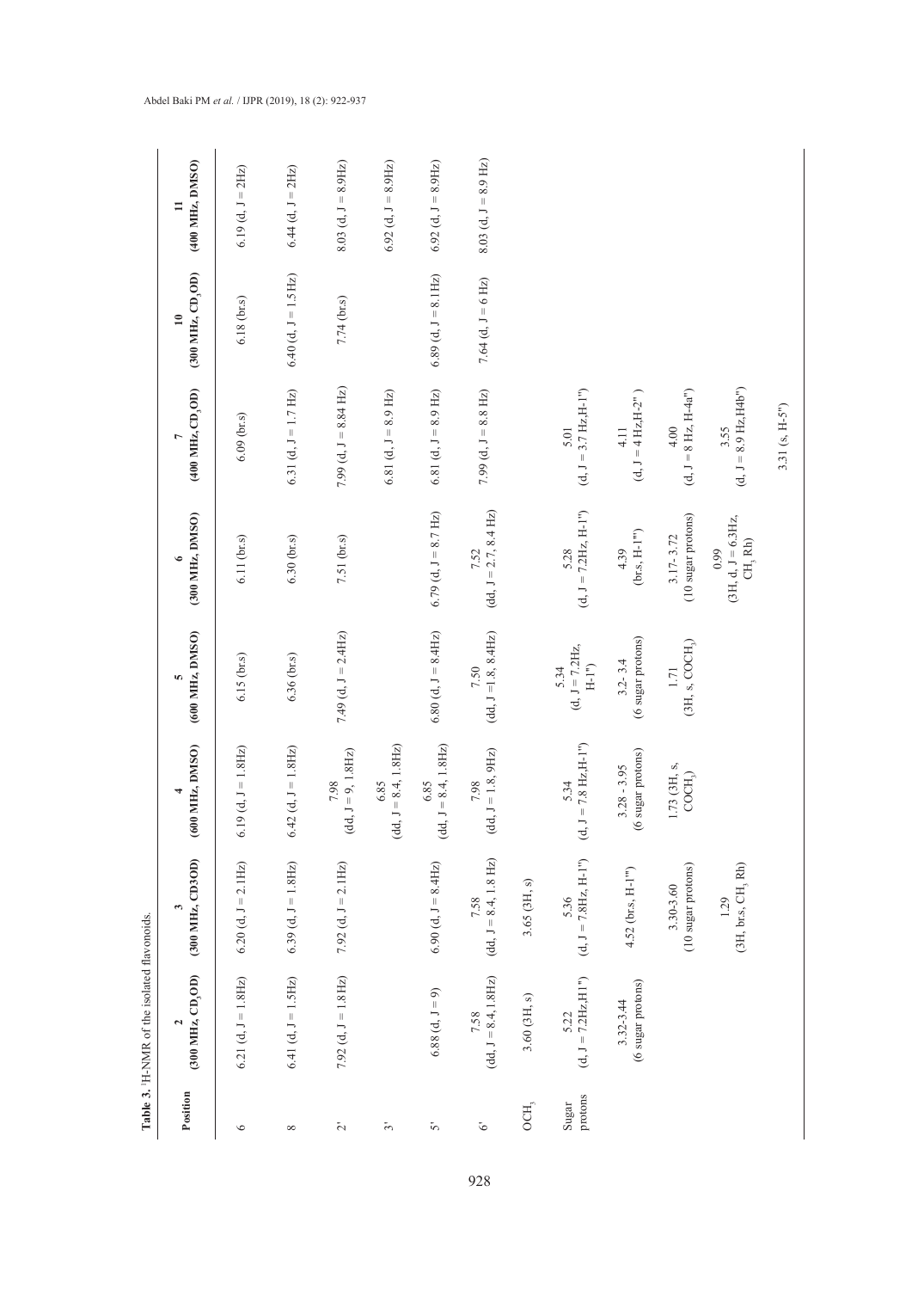| $\mathbf C$               | 1 (100 MHz, DMSO) | 2 (150 MHz, DMSO) | 5 (150 MHz, DMSO) | 7 (100 MHz, CD3OD) | 8 (100MHz, CD3OD) |
|---------------------------|-------------------|-------------------|-------------------|--------------------|-------------------|
| $\mathbf{1}$              |                   |                   | ÷,                | L.                 | 126.40            |
| $\sqrt{2}$                | 150.92            | 156.53            | 156.3             | 157.23             | 114.12            |
| 3                         |                   | 133.06            | 133.12            | 133.10             | 145.65            |
| $\overline{4}$            | 164.20            | 177.34            | 177.21            | 176.98             | 148.05            |
| 5                         | 109.81            | 161.19            | 161.21            | 160.74             | 115.10            |
| 6                         | 136.58            | 98.78             | 98.6              | 99.69              | 121.46            |
| $\boldsymbol{7}$          |                   | 164.47            | 164.5             | 163.20             | 145.39            |
| 8                         |                   | 93.74             | 93.74             | 95.00              | 113.70            |
| $\mathfrak{g}$            |                   | 156.42            | 156.41            | 156.10             | 169.63            |
| 10                        |                   | 103.79            | 103.55            | 105.35             |                   |
| $1^{\prime}$              | 84.19             | 120.76            | 121.56            | 122.11             |                   |
| $2^{\circ}$               | 40.61             | 130.83            | 115.15            | 131.23             |                   |
| $3'$                      | 70.90             | 115.05            | 148.65            | 115.92             |                   |
| $4^{\circ}$               | 87.71             | 160.03            | 144.91            | 160.23             |                   |
| $5'$                      | 61.80             | 115.05            | 116.08            | 115.92             |                   |
| $6^{\prime}$              |                   | 130.83            | 121.04            | 131.23             |                   |
| CO acetyl                 |                   | 169.84            | 169.97            | $\frac{1}{2}$      |                   |
| CH <sub>3</sub> of acetyl |                   | 20.17             | 20.12             |                    |                   |
| 1"                        |                   | 101.11            | 101.12            | 107.17             |                   |
| $2"$                      |                   | 74.09             | 74.03             | 77.20              |                   |
| 3"                        |                   | 76.12             | 76.31             | 78.24              |                   |
| 4"                        |                   | 69.77             | 69.98             | 73.54              |                   |
| $5"$                      |                   | 73.88             | $74\,$            | 62.31              |                   |
| 6"                        |                   | 62.74             | 62.83             | $\frac{1}{2}$      |                   |
| $CH3 - 5$                 | 12.72             |                   |                   |                    |                   |

**Table 4.** 13C-NMR of the isolated compounds.

diuretic activity (31% of furosemide activity).

# *Effect on urinary electrolyte excretion*

Furosemide significantly increased the excretion of urinary electrolytes. Spironolactone (potassium sparing diuretic) increased the excretion of sodium iononly, while Cystinol® did not affect the excretion of sodium and potassium in urine (aquaretic). Administration of all the tested extracts, fractions and the essential oil of the aerial parts at both dose levels (200 and 400 mg/kg b.wt.) did not affect the urinary electrolyte excretion (Table 5). The Na<sup>+</sup>/ K+ excretion ratio was uniform (1.27 to 1.36) in all the tested plant samples.

*Spectrophotometric estimation of the total phenolic, flavonoid and saponin contents*

The 70% ethanol extract of the total aerial parts showed higher total phenolic and flavonoid contents than their aqueous extract while the saponins were more concentrated in the aqueous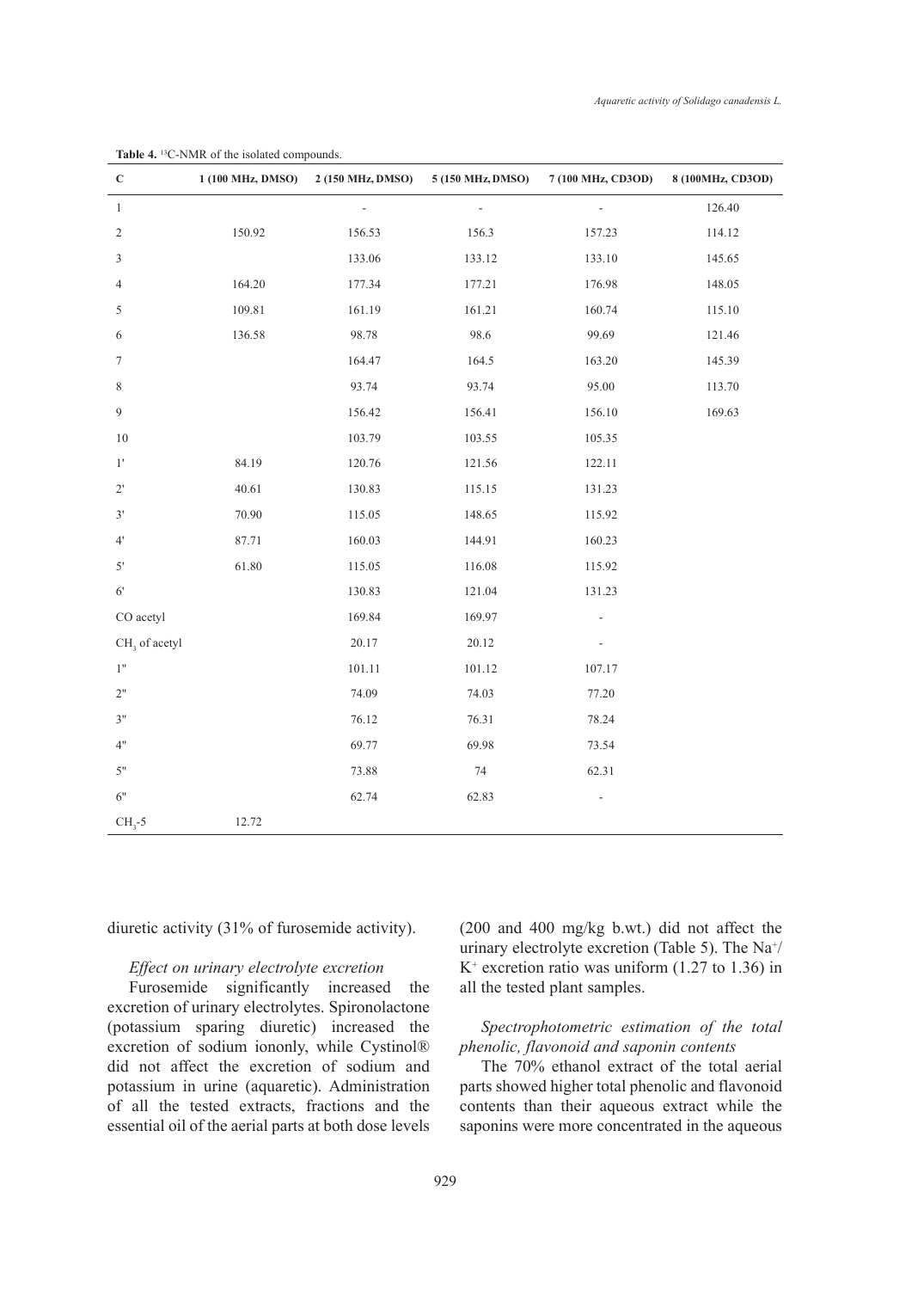|                             |                                         |                        |                 | 4                   |                            |                        |             |
|-----------------------------|-----------------------------------------|------------------------|-----------------|---------------------|----------------------------|------------------------|-------------|
|                             |                                         |                        |                 | Percent of Diuretic |                            | Electrolytes mEq/L     |             |
| Treatment                   |                                         | Urine volume (mL/24 h) | Diuretic action | activity            | $\mathop{^+}\nolimits^*_a$ | $\stackrel{+}{\simeq}$ | Na+/K+Ratio |
|                             | Control (1 mL saline/100 g b.wt.)       | $1.6^* \pm 0.12$       | 1.00            | 14                  | $2.54 \pm 0.01$            | $1.94 \pm 0.01$        | 1.31        |
| Furosemide (20 mg/kg b.wt.) |                                         | $1.56^* \pm 0.41$      | 7.23            | 100                 | $4.25 \pm 0.04$            | $2.86 \pm 0.04*$       | 1.49        |
|                             | Spironolactone (25 mg/kg b.wt.)         | $5.88^* \pm 0.40$      | 4.30            | 59                  | $3.48 \pm 0.01$            | $1.95 \pm 0.02$        | 1.78        |
| Cystinol® (400 mg/kg b.wt.) |                                         | $8.57^* \pm 0.40$      | 5.36            | $\overline{7}$      | $2.50 \pm 0.05$            | $1.98 \pm 0.03$        | 1.26        |
| E.O. (200 mg/kg b.wt.)      |                                         | $2.85^* \pm 0.16$      | 1.78            | 25                  | $2.50 \pm 0.01$            | $1.92 \pm 0.01$        | 1.30        |
| E.O. (400 mg/kg b.wt.)      |                                         | $3.62^* \pm 0.29$      | 2.26            | $\overline{31}$     | $2.50 \pm 0.02$            | $1.91 \pm 0.01$        | 1.31        |
| EtOH ext. (200 mg/kg b.wt.) |                                         | $3.28^* \pm 0.30$      | 2.05            | 28                  | $2.50 \pm 0.02$            | $1.90 \pm 0.02$        | 1.32        |
| EtOH ext. (400 mg/kg b.wt.) |                                         | $0.58^* \pm 0.70$      | 6.61            | $\overline{9}$      | $2.56 \pm 0.01$            | $1.96 \pm 0.01$        | 1.31        |
|                             | $n$ -Hex. fr. (200 mg/kg b.wt.)         | $2.54* + 0.28$         | 1.59            | 22                  | $2.54 \pm 0.03$            | $1.94 \pm 0.03$        | 1.31        |
|                             | $n$ -Hex. fr. (400 mg/kg b.wt.)         | $2.78* \pm 0.19$       | 1.74            | 24                  | $2.51 \pm 0.01$            | $1.91 \pm 0.01$        | 1.31        |
|                             | $CH_2Cl_2$ fr. (200 mg/kg b.wt.)        | $2.70^* \pm 0.18$      | 1.69            | 23                  | $2.51 \pm 0.05$            | $1.91 \pm 0.01$        | 1.31        |
|                             | CH, Cl, fr. $(400 \text{ mg/kg b.wt.})$ | $2.82^* \pm 0.16$      | 1.76            | 24                  | $2.51 \pm 0.01$            | $1.91 \pm 0.05$        | 1.31        |
| of the 70%<br>Fractions     | EtOAcfr. (200 mg/kg b.wt.)              | $4.78^* \pm 0.29$      | 2.99            | $\frac{1}{4}$       | $2.53 \pm 0.02$            | $1.93 \pm 0.02$        | 1.31        |
| ethanol<br>extract          | EtOAcfr. (400 mg/kg b.wt.)              | $.66^* \pm 0.19$       | 4.16            | 58                  | $2.52 \pm 0.01$            | $1.93 \pm 0.01$        | 1.31        |
|                             | $n$ -But. fr. (200 mg/kg b.wt.)         | $3.62^* \pm 0.11$      | 2.26            | $\overline{31}$     | $2.50 \pm 0.07$            | $1.90 \pm 0.01$        | 1.32        |
|                             | $n$ -But. fr. (400 mg/kg b.wt.)         | $5.30* \pm 0.37$       | 3.94            | 54                  | $2.50 \pm 0.01$            | $1.91 \pm 0.05$        | 1.31        |
|                             | Rem. H <sub>2</sub> O (200 mg/kg b.wt.) | $2.54^* \pm 0.30$      | 1.59            | 22                  | $2.52 \pm 0.03$            | $1.90 \pm 0.01$        | 1.33        |
|                             | Rem. H,O (400 mg/kg b.wt.)              | $3.49^* \pm 0.31$      | 2.18            | $30\,$              | $2.53 \pm 0.02$            | $1.89 \pm 0.02$        | 1.34        |

Table 5. The diuretic action, diuretic activity, Na<sup>+</sup>, K<sup>+</sup>levels and Na<sup>+</sup>/K<sup>+</sup> ratios of the essential oil, extracts and fractions of the aerial parts of Solidago canadensis L. **Table 5.** The diuretic action, diuretic activity, Na+, K+ levels and Na+/K+ ratios of the essential oil, extracts and fractions of the aerial parts of *Solidago canadensis* L.

# Abdel Baki PM *et al.* / IJPR (2019), 18 (2): 922-937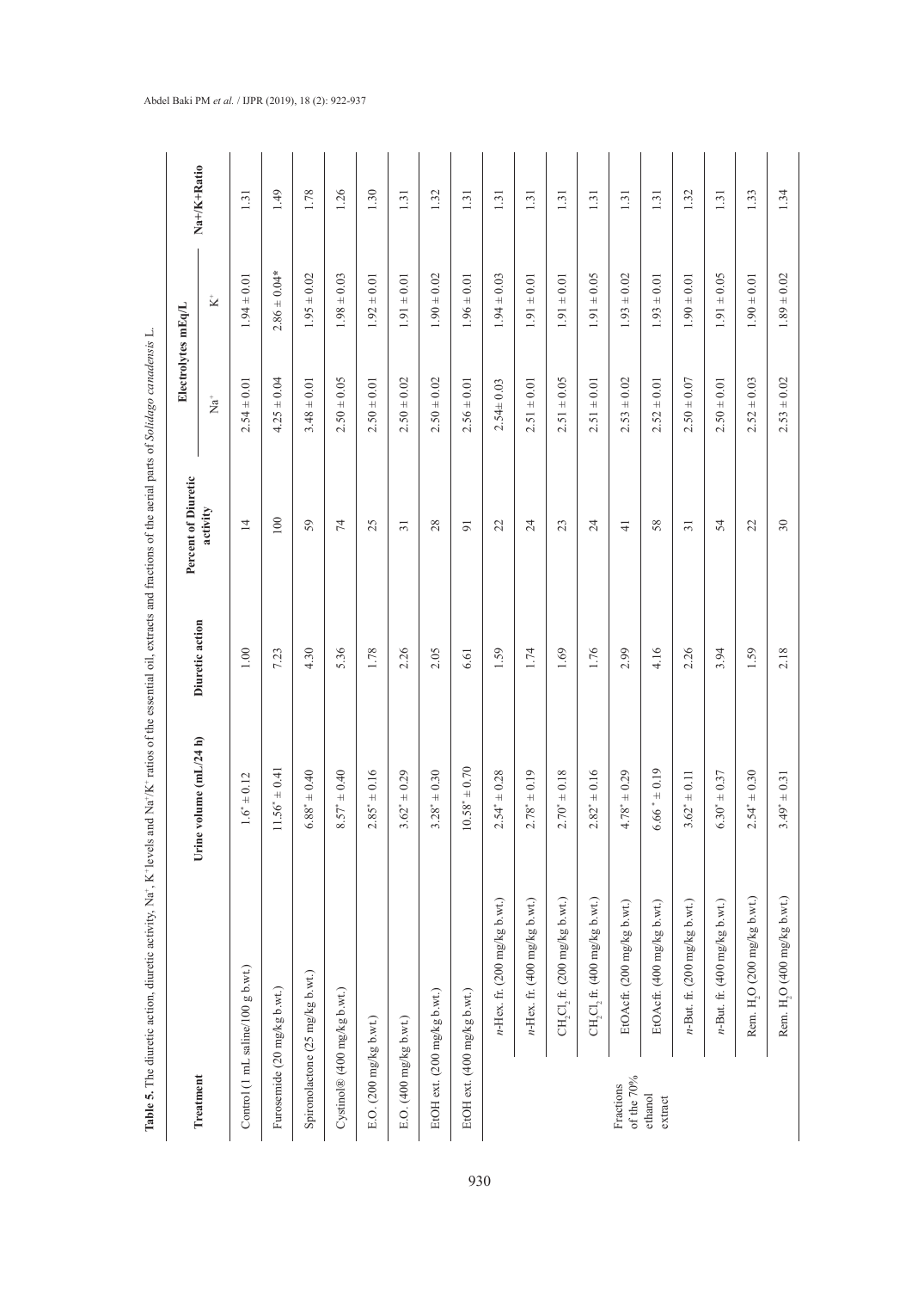|                            |                                         |                           |                 |                                 | Electrolytes mEq/L       |                 |             |
|----------------------------|-----------------------------------------|---------------------------|-----------------|---------------------------------|--------------------------|-----------------|-------------|
| Treatment                  |                                         | volume (mL/24 h)<br>Urine | Diuretic action | Percent of Diuretic<br>activity | $\stackrel{+}{\rm Na}^+$ | $\mathbf{X}^+$  | Na+/K+Ratio |
| Aq. ext. (200 mg/kg b.wt.) |                                         | $3.24^* \pm 0.31$         | 2.03            | 28                              | $2.57 \pm 0.03$          | $1.98 \pm 0.03$ | 1.30        |
| Aq. ext. (400 mg/kg b.wt.) |                                         | $5.26^* \pm 0.47$         | 3.29            | 46                              | $2.52 \pm 0.02$          | $1.92 \pm 0.02$ | 1.31        |
|                            | $CH_2Cl_2$ fr. (200 mg/kg b.wt.)        | $3.75^* \pm 0.29$         | 2.34            | 32                              | $2.49 \pm 0.02$          | $1.90 \pm 0.08$ | 1.31        |
|                            | $CH_2Cl_2$ fr. (400 mg/kg b.wt.)        | $4.80^* \pm 0.10$         | 3.00            | $\frac{1}{4}$                   | $2.56 \pm 0.01$          | $1.89 \pm 0.02$ | 1.35        |
|                            | EtOAcfr. (200 mg/kg b.wt.)              | $3.25^* \pm 0.21$         | 2.03            | 28                              | $2.48 \pm 0.01$          | $1.96 \pm 0.02$ | 1.27        |
| Fractions of               | EtOAcfr. (400 mg/kg b.wt.)              | $5.97^* \pm 0.27$         | 3.73            | 52                              | $2.58 \pm 0.01$          | $1.90 \pm 0.01$ | 1.36        |
| the aqueous<br>extract     | $n$ -But. fr. (200 mg/kg b.wt.)         | $0.65 \pm 0.05$           | 0.41            | $\circ$                         | $2.55 \pm 0.04$          | $1.94 \pm 0.01$ | 1.31        |
|                            | $n$ -But. fr. (400 mg/kg b.wt.)         | $0.85 \pm 0.05$           | 0.53            | $\overline{ }$                  | $2.50 \pm 0.01$          | $1.90 \pm 0.04$ | 1.32        |
|                            | Rem. H <sub>2</sub> O (200 mg/kg b.wt.) | $0.70 \pm 0.08$           | 0.44            | $\circ$                         | $2.55 \pm 0.01$          | $1.91 \pm 0.01$ | 1.34        |
|                            | Rem. H, O (400 mg/kg b.wt.)             | $0.90 \pm 0.08$           | 0.56            | $\infty$                        | $2.54 \pm 0.01$          | $1.91 \pm 0.03$ | 1.33        |
|                            | Values are expressed as Mean ± SE.      |                           |                 |                                 |                          |                 |             |

"Statistically significant difference from zero time at  $p < 0.05$ . Aq.ext.: aqueous extract; n-But. fr.: n-butanol fraction; b.wt.: body weight; CH<sub>2</sub>Cl<sub>2</sub>fr.: methylene chloride fraction; E.O.: essential oil; Statistically significant difference from zero time at  $p < 0.05$ . Aq.ext.: aqueous extract; n-But. fr.: n-butanol fraction; b.wt.: body weight; CH<sub>2</sub>Cl<sub>2</sub>ft:: methylene chloride fraction; E.O.: essential oil; EtOAcfr.: ethyl acetate fraction; EtOH ext:: 70% ethanol extract; n-Hex. fr.: n-hexane fraction; Rem.: H<sub>2</sub>O, remaining water; SE: standard error. EtOAcfr.: ethyl acetate fraction; EtOH ext.: 70% ethanol extract; *n*-Hex. fr.: *n*-hexane fraction; Rem.: H<sub>2</sub>O, remaining water; SE: standard error.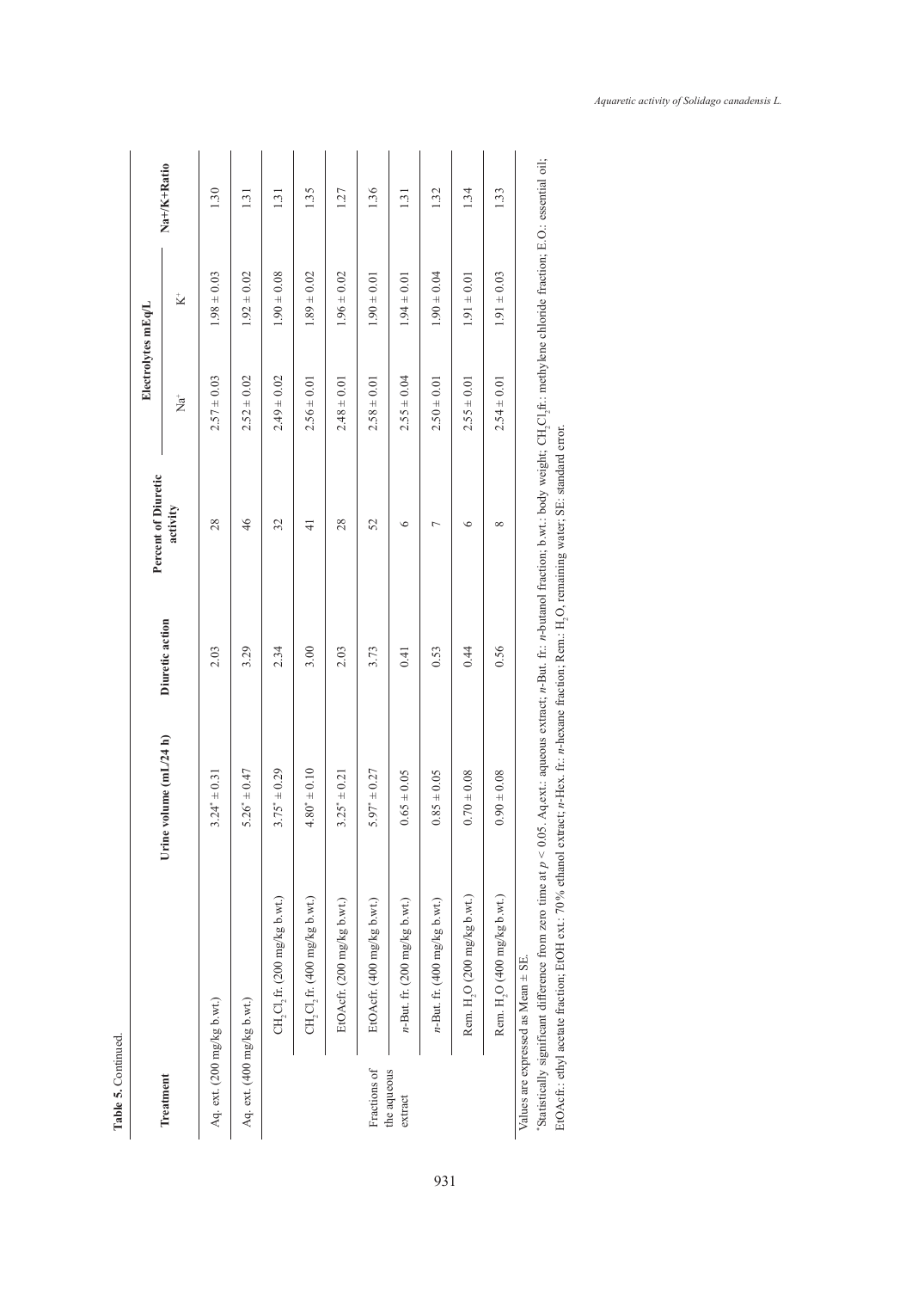| <b>Extract</b>                                  |                        | $TPC^* \pm SE(GAE/100 g)$ | $TFC^* \pm SE (RE/100 g)$ | $TSC^* \pm SE$ (UAE/100 g) |
|-------------------------------------------------|------------------------|---------------------------|---------------------------|----------------------------|
| 70% Ethanol ext. a.p.                           |                        | $5.97 \pm 0.001$          | $15.85 \pm 0.001$         | $16.83 \pm 0.001$          |
|                                                 | $n$ -Hexane fr.        | $0.69 \pm 0.001$          | $2.25 \pm 0.001$          | $3.67 \pm 0.001$           |
|                                                 | Methylene chloride fr. | $0.78 \pm 0.001$          | $2.75 \pm 0.005$          | $4.83 \pm 0.002$           |
| Fractions of the 70%<br>ethanol extract of a.p. | Ethyl acetate fr. (EA) | $9.38 \pm 0.004$          | $39.75 \pm 0.005$         | $9.00 \pm 0.005$           |
|                                                 | $n$ -Butanolfr.        | $6.86 \pm 0.001$          | $13.30 \pm 0.007$         | $30.00 \pm 0.001$          |
|                                                 | Remaining water        | $1.38 \pm 0.001$          | $4.65 \pm 0.001$          | $27.00 \pm 0.002$          |
| Aqueous ext. a.p.                               |                        | $5.63 \pm 0.005$          | $12.05 \pm 0.004$         | $31.50 \pm 0.004$          |
|                                                 | Methylene chloride fr. | $2.68 \pm 0.001$          | $9.50 \pm 0.006$          | $5.33 \pm 0.001$           |
| Fractions of the                                | Ethyl acetate fr.      | $6.86 \pm 0.001$          | $11.15 \pm 0.001$         | $15.17 \pm 0.001$          |
| aqueous extract of a.p.                         | $n$ -Butanolfr.        | $0.71 \pm 0.001$          | $2.50 \pm 0.001$          | $36.17 \pm 0.003$          |
|                                                 | Remaining water        | $0.69 \pm 0.001$          | $2.35 \pm 0.001$          | $31.67 \pm 0.001$          |

**Table 6.** Total phenolic, flavonoid and saponin contents in the different extracts and fractions.

\* average of three determinations; a.p.: aerial parts; ext.: extract; fr.: fraction; GAE:gallic acid equivalent; SE: standard error; TFC: total flavonoid content; TPC: total phenolic content; TSC: total saponin content.

extract. The most active EA showed the highest total phenolic and flavonoid contents amongst all the tested fractions of both extracts, whereas the *n*-butanol fraction of the aqueous extract was the highest in the saponin content (Table 6).

# *Purification of the phenolic and flavonoid rich fraction (EA)*

The quantitative determination of the major constituents in the different fractions and correlating their relative concentrations to their diuretic activities, revealed that the total phenolics and flavonoids may be responsible for this activity. EA was subjected to the purification and isolationof its major constituents as it possessed the highest diuretic activity and was standardized to contain the highest amount of total phenolics and flavonoidsamong other fractions. Thymidine **(1)**, isorhamnetin-3-*O*-*β*-ᴅ-glucopyranoside **(2)**, narcissin **(3)**, kaempferol-3-*O*-(6"-*O*-acetyl) *β*-ᴅ-glucopyranoside **(4)**, quercetin-3-*O*-(6"- *O*-acetyl)-*β*-ᴅ-glucopyranoside **(5)**, rutin **(6)**, kaempferol-3-*O*-*β*-ᴅ-apiofuranoside **(7)**, caffeic acid **(8)**, neochlorogenic acid **(9)**, quercetin **(10),** and kaempferol **(11)** were isolated from the ethyl acetate fraction (Figure 1). Identification of the isolated compounds was achieved by their physicochemical and spectral data, and by

comparison with the available authentic samples and with the published data (51, 58-67).

### **Discussion**

Preliminary phytochemical screening of the air-dried flowering aerial parts of *S. canadensis*  deduced that the main constituents of the plant were essential oils, free and combined flavonoids, and saponins. Guided by the available literature and the results of the phytochemical screening, it was found interesting to study the main active constituents of the plant and the solvent of choice for the extraction of each class of constituents knowing that the essential oil of the plant was previously investigated by our group (35). Higher yield of total phenolic compounds and flavonoids was achieved by extraction with 70% ethanol rather than water. This was in accordance with the previous reports of Apati *et al.* 2002 (39). EA showed the highest diuretic activity as well as the highest total phenolic and flavonoid contents relative to the other fractions, this made it the most proper candidate for further phytochemical investigations. Optimum extraction of saponins was achieved by water rather than 70% ethanol. The saponins were concentrated in the *n*-butanolfraction of the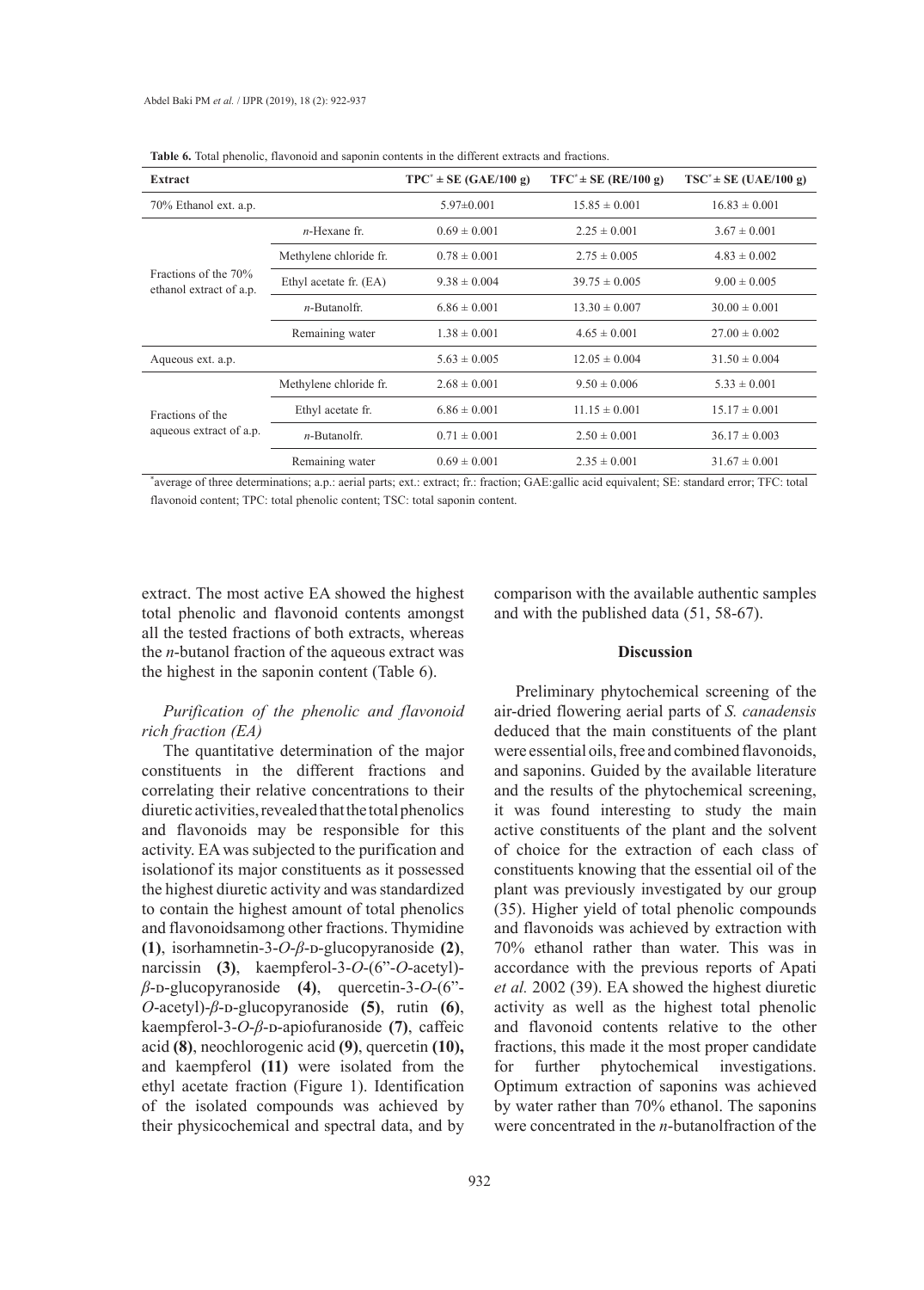*Aquaretic activity of Solidago canadensis L.*

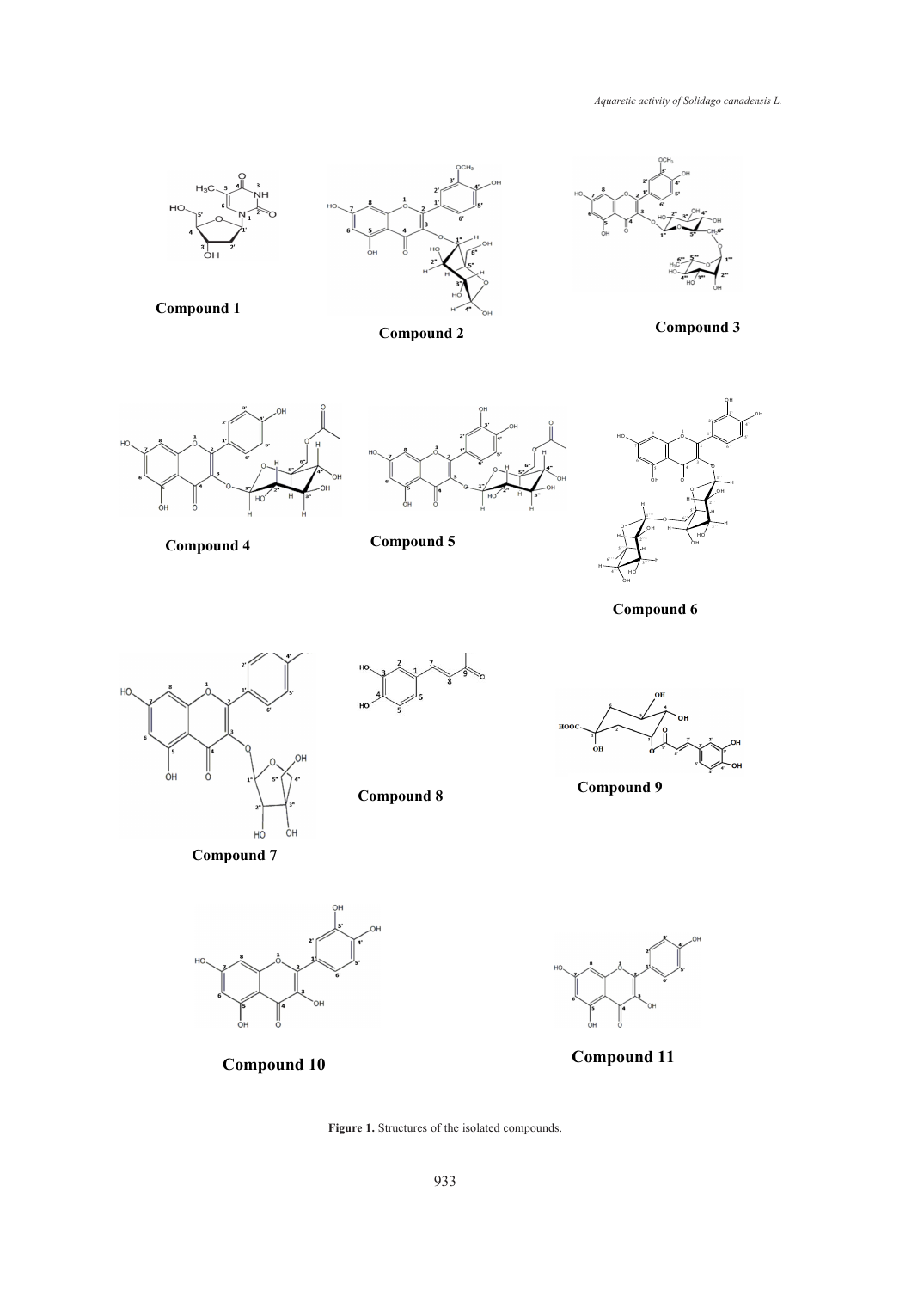aqueous extract.

Previous reports claimed that the flavonoids and saponins of the different *Solidago* species were responsible for the diuretic activity of the genus (7, 43 and 44). Others attributed the activity to their content of flavonoids and phenolics (6, 9 and 68). In our study, the highest diuretic activity of all tested samples was exhibited by the 70% ethanol extract. This high potency was presumably related to its high content of phenolics and flavonoids. This was further confirmed by the high diuretic activity of EA which possessed the highest phenolic and flavonoid contents among other fractions, the inactivity of the saponin rich *n*-butanol fraction of the aqueous extract, as well as the poor activity of the essential oil. This was in accordance with Apati *et al.* 2003 who stated that the flavonoids, especially quercetin and its derivatives showed a potential to inhibit the neutral endopeptidase enzyme, which is responsible for the interaction of the atrial natriuretic peptide through the excretion of the sodium ions (68). Moreover, the flavonoid fractions of some previously studied *Solidago* species showed diuretic activities, and the diuretic actions of several plant species were related to their flavonoid content (9, 69-71). The fractions of the 70% ethanol and aqueous extracts proved to be less active than the parent extracts, except for the ethyl acetate fraction of the aqueous extract, suggesting the existence of additive and/or synergistic effects in the parent extracts. The 70% ethanol extract of the flowering aerial parts of *S. canadensis* showed more powerful diuretic activity than the aquaretic drug Cystinol® (91% and 74% of furosemide activity, respectively) at the same dose level (400 mg/kg b.wt.) with a similar aquaretic property. It also showed a much higher diuretic activity when compared to the potassium sparing diuretic spironolactone (91% and 59% of furosemide activity, respectively) but without promoting the loss of sodium in urine. The tested 70% ethanol extract showed a comparable diuretic activity to the loop diuretic furosemide but without enhancing the loss of the electrolytes in urine ( $Na^+$  and  $K^+$ ). The increase in urine volume without loss of electrolytes showed that the tested samples were aquaretics, similar to the reference drug Cystinol®.

Purification of the active ethyl acetate fraction (EA) yielded eleven compounds; thymidine **(1)**, isorhamnetin-3-*O-β*-<sub>D</sub>-glucopyranoside (2), narcissin **(3),** kaempferol-3-*O*-(6"-*O*-acetyl) *β*-ᴅ-glucopyranoside **(4)**, quercetin-3-*O*-(6"- *O*-acetyl)-*β*-ᴅ-glucopyranoside **(5)**, rutin **(6)**, kaempferol-3-*O*-*β*-ᴅ-apiofuranoside **(7)**, caffeic acid **(8)**, neochlorogenic acid **(9)**, quercetin **(10),** and kaempferol (11). Compounds 1, 2, 4, 5 and **7** were isolated for the first time from genus *Solidago*.

The spectral data of compound **1** showed that the protons were assigned to the pyrimidine base thymine and deoxyribose sugar. The imino proton of the thymine base appeared at  $\delta$  11.27 ppm. The olefinic proton H-6 appeared at  $\delta$  7.70 ppm. The 3 protons of the methyl group at C-5 appeared as a singlet integrated as 3H at δ 1.78 ppm. The H-2′, H-3′, H-4′, and H-5′ protons of the deoxyribose sugar appeared at the region between 2.03 - 4.22 ppm. The anomeric proton of the deoxyribose sugar appeared as a triplet at  $\delta$ 6.15 ppm. The 13C-NMR spectrum of compound **1** revealed the presence of ten carbon atoms in the molecule. The 13C chemical shifts of a carbon at δ 12.72 indicated the presence of amethyl group attached to C-5. The assignment of the carbons of the pyrimidine base was determined using HMBC spectrum. Compound**1** was identified as thymidine. Compound **7** showed the signals characteristic for a kaempferol nucleus and additional signals for a sugar moiety. The spectrum showed anomeric proton at 5.01 ppm as a doublet with  $J = 3.7$  Hz characteristic for O- $\beta$ -<sub>D</sub>-apiofuranose structure (63, 64, 72) and 73). 13C-NMR spectrum of compound **7** showed 18 carbon signals assigned to 20 carbons, 13 of which assigned to kaempferol (15 carbons) and 5 for apiose sugar. Signal of C-3 at 133.10  $\delta$  ppm was shifted upfield by 2 ppm relative to kaempferol aglycone (74). This confirmed the 3-glycosylation of kaempferol. Compound **7** was identified as kaempferol-3- *O*-β-<sub>D</sub>-apiofuranoside. <sup>1</sup>H-NMR spectrum of compound **9** showed the characteristic signals for a caffeic acid molecule. Also the protons of a quinic acid moiety could be observed with a doublet at  $\delta$  1.73 (J = 12.9 Hz) assigned to H-6 ax, a doublet of doublet at  $\delta$  1.90 ppm (J = 13.8, 10.8 Hz) assigned to H-6 eq and a multiplet at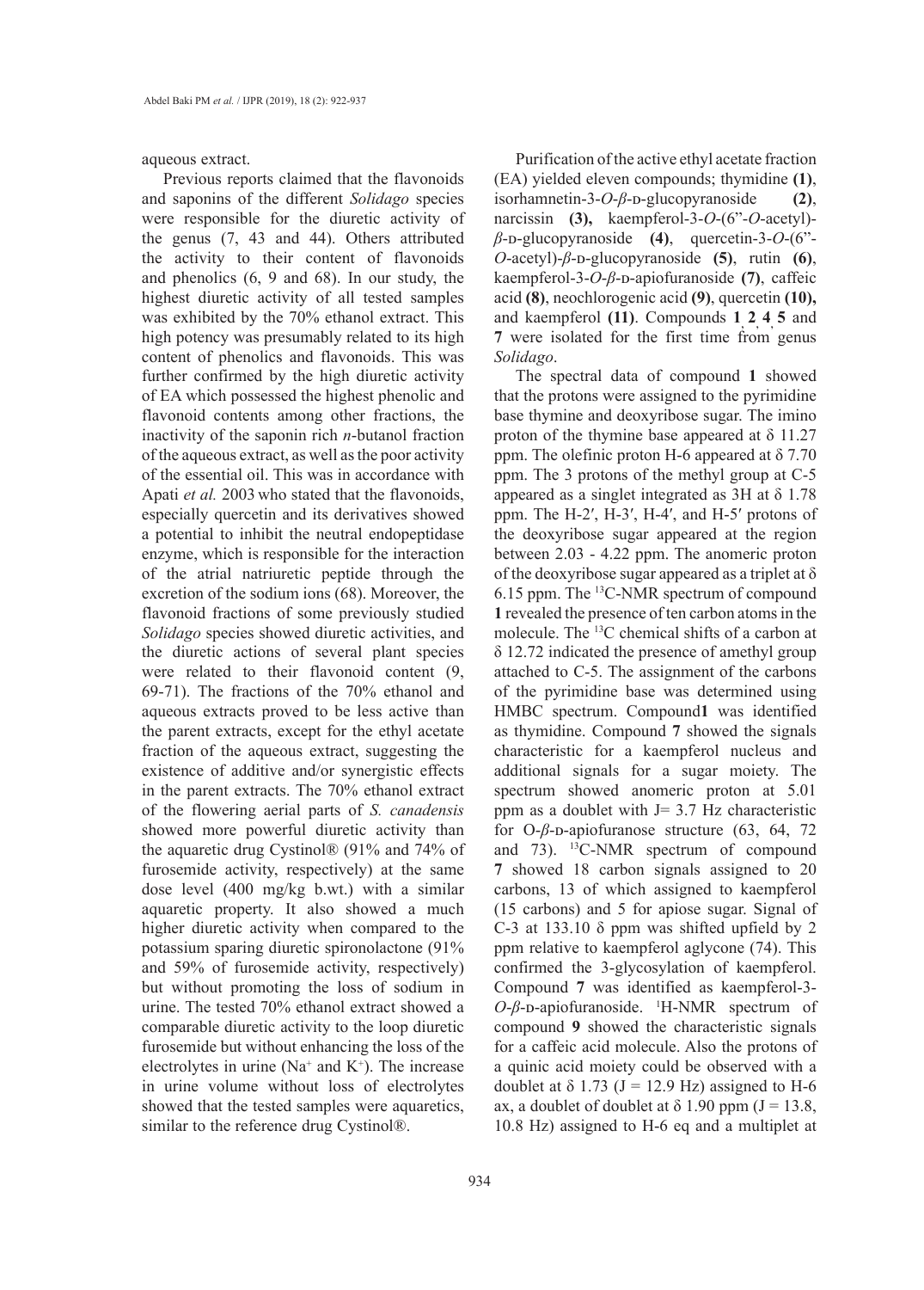2.08 ppm integrated as two protons and assigned to H-2  $_{\text{ax}}$  and H-2  $_{\text{eq}}$ . A broad singlet at  $\delta$  3.82 and a doublet at  $\delta$  3.87 ppm (J = 9 Hz) assigned to H-4 and H-5. The downfield shift of H-3 which appeared at  $\delta$  5.01 ppm indicated the acylation of the quinic acid by the caffeic acid at the OH on C-3 (75). The assignement of the protons of the quinic acid moiety was determined using <sup>1</sup>H-<sup>1</sup>H COSY. Compound 9 was identified as neochlorogenic acid.

### **Conclusion**

Ethanol (70%) was the best solvent for extracting phenolic compounds from *Solidago canadensis* L., while water was the best solvent for the extraction of its saponins. The ethyl acetate fraction of the 70% ethanol extract (EA) of the flowering aerial parts possessed the highest total phenolic and flavonoid contents, as well as the highest diuretic activity, amongst all tested fractions. A strong correlation existed between the total phenolic and flavonoid contents and the investigated aquaretic activity of the different extracts and fractions. Thus, *S. canadensis* L. showed a pronounced aquaretic activity owing to its phenolic and flavonoid contents which was in accordance with Chodera *et al.*, 1991 (9). Eight flavonoids, 2 phenolic acids and 1 nucleoside were isolated and identified in the most active ethyl acetate fraction (EA). Four of them namely, isorhamnetin-3-O-β-Dglucopyranoside (**2**), kaempferol-3-*O*-(6"-*O*acetyl)-β-<sub>D</sub>-glucopyranoside (4), quercetin-3-*O*-(6"-*O*-acetyl)-*β*-ᴅ-glucopyranoside (**5**) andkaempferol-3-*O*-*β*-ᴅ-apiofuranoside (**7**) were isolated for the first time from genus *Solidago*, while the other isolated compounds were previously reported (31, 37-40).

### **References**

- (1) Apati P. *Antioxidant constituents in Solidago canadensis L. and its traditional phytopharmaceuticals*. Doctoral School of Pharmaceutical and Pharmacological Science, Ph. D. thesis. Budapest, Hungarian Academy of Sciences (2003) 1.
- (2) Dutta KN, Chetia P, Lahkar S and Das S. Herbal plants used as diuretics: A comprehensive Review. *Res. J. Pharm. Biol. Chem. Sci.* (2014) 2: 27-32.
- (3) Losse H, Zumkley H and Quante T. Side effects of

diuretics. *Clin. Exp. Hypertens. A* (1983) 5: 309-20.

- Khan A, Bashir S and Gilani A. An *in-vivo* study on the diuretic activity of *Holarrhena antidysenterica*. *Afr. J. Pharm. Pharmacol.* (2012) 6: 454-8. (4)
- $(5)$  Yarnell E. Botanical medicines for the urinary tract. *World J. Urol.* (2002) 20: 285-93.
- (6) Thiem B, Wesolowska M, Skrzypczak L and Budzianowski J. Phenolic compounds in two *Solidago* L. species from *in-vitro* culture. *Acta Pol. Pharm.*  (2001) 58: 277-81.
- Skrzypczak L, Wesołowska M, Thiem B and (7) Budzianowski J. *Solidago* L. Species (Goldenrod). In: Bajaj YPS. (ed.) *In-vitro Regeneration and Biologically Active Secondary Metabolites*, *Medicinal and Aromatic Plants XI*, *Biotechnology in Agriculture and Forestry*, *Vol 43.* Springer, Berlin, Heidelberg (1999) 384.
- (8) Osman AR and Sewedan E. Effect of planting density and gibberellic acid on quantitative and qualitative characteristics of *Solidago canadensis* "Tara" in Egypt. *Asian J. Crop Sci.* (2014) 6: 89-100.
- Chodera A, Dabrowska K, Sloderbach A, Skrzypczak (9) L and Budzianowski J. Effect of flavonoid fractions of *Solidago virgaurea* L. on diuresis and levels of electrolytes. *Acta Pol. Pharm.* (1991) 48: 35-7.
- (10) Leuschner J. Anti-inflammatory, spasmolytic and diuretic effects of a commercially available *Solidagogigantea* herb extract. *Arzneimittel-Forsch*. (1995) 45: 165-8.
- (11) Sung JH, Lee JO, Son JK, Park NS, Kim MR, Kim JG and Moon DC. Cytotoxic constituents from *Solidago virga-aurea* var. *gigantean* Miq. *Arch. Pharm. Res*. (1999) 22: 633-7.
- (12) Choi SZ, Choi SU and Lee KR. Pytochemical constituents of the aerial parts from *Solidagovirgaaurea* var. *gigantea*. *Arch. Pharm. Res*. (2004) 27: 164-8.
- (13) Thiem B and Goślińska O. Antimicrobial activity of *Solidago virgaurea* L. from *in-vitro* cultures. *Fitoterapia* (2002) 73: 514-6.
- (14) Morel AF, Dias GO, Potro C, Simionatto E, Stuker CZ and Dalcol II. Antimicrobial activity of extractives of *Solidago microglossa*. *Fitoterapia* (2006) 77: 453-5.
- (15) Starks CM, Williams RB, Goering MG, Johnson MO, Norman VL, Hu JF, Garo E, Hough GW, Rice SM and Eldridge GR. Antibacterial clerodane diterpenes from Goldenrod (*Solidago virgaurea*). *Phytochemistry*  (2010) 71: 104-9.
- (16) Kolodziej B, Kowalski R and Kędzia B. Antibacterial and antimutagenic activity of extracts aboveground parts of three *Solidago* Speies: *Solidago virgaure*a L., *Solidago canadensis* L. and *Solidago gigantean* Air. *J. Med. Plants Res*. (2011) 5: 6770-9.
- (17) Goulart S, Moritz MIG, Lang KL, Liz R, Schenkel EP and Fröde TS. Anti-inflammatory evaluation of *Solidago chilensis* Meyen in a murine model of pleurisy. *J. Ethnopharmacol*. (2007) 113: 346-53.
- (18) Tamura EK, Jimenez RS, Waismam K, Gobbo-Neto L, Lopes NP, Malpezzi-Marinho EA, Marinho EA and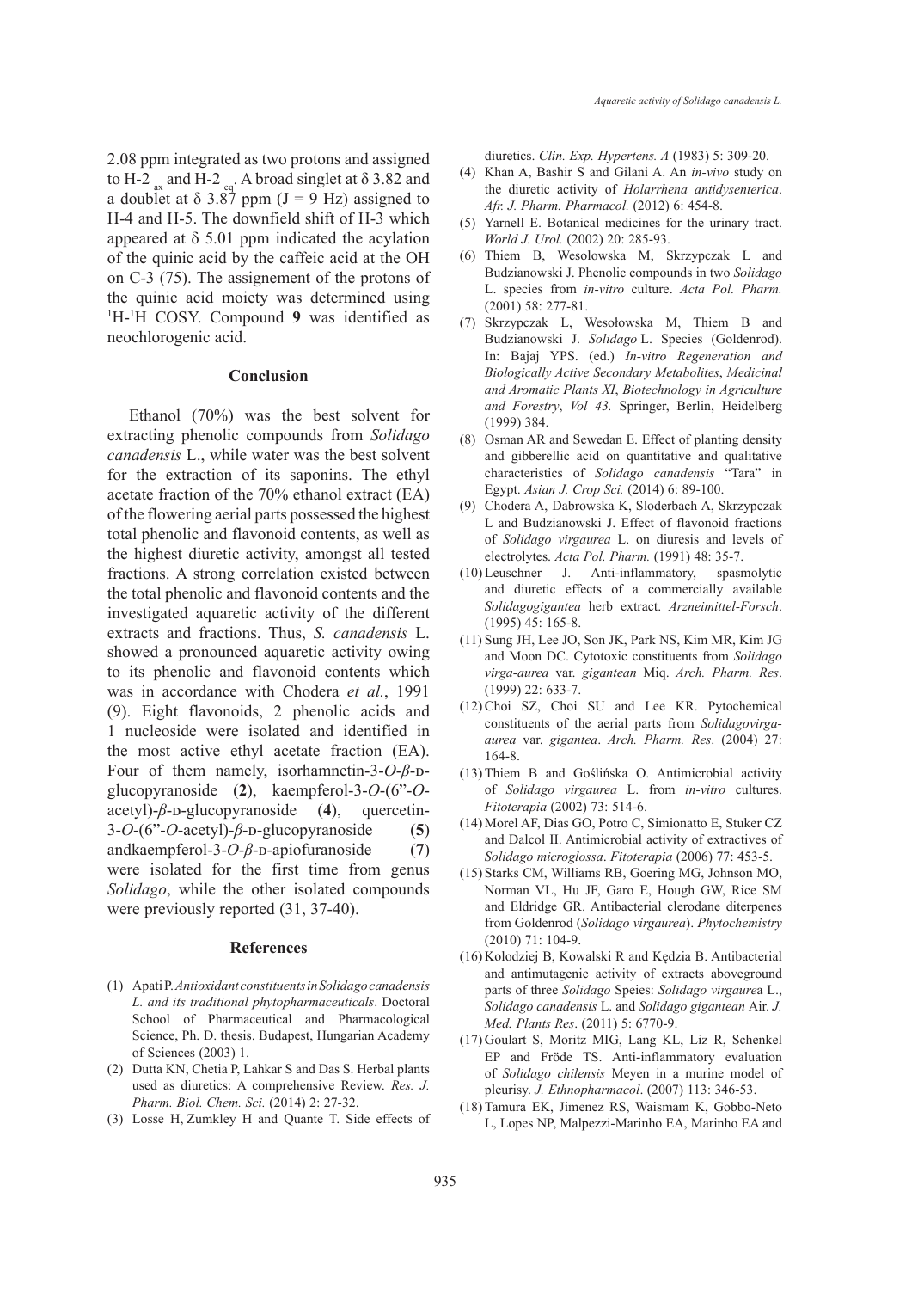Farsky SH. Inhibitory effects of *Solidago chilensis*  Meyen hydroalcoholic extract on acute inflammation. *J. Ethnopharmacol.* (2009) 122: 478-85.

- $(19)$  Choi SZ, Choi SU, Bae SY, Pyo S and Lee KR. Immunobioloical activity of a new benzyl benzoate from the aerial parts of *Solidago virga-aurea* var. *gigantea. Arch. Pharm. Res*. (2005) 28: 49-54.
- (20) Rodriguez JA, Theoduloz C, Sa>nchez M, Razmilic I and Hirschmann GS. Gastroprotective and ulcerhealing effect of new solidagenone derivatives in human cell cultures. *Life Sci.* (2005) 77: 2193-205.
- $(21)$  Derda M, Hada's E and Thiem B. Plant extracts as natural amoebicidal agents. *Parasitol. Res*. (2009) 104: 705-8.
- (22) Vila R, Mundina M, Tomi F, Furla'n R, Zacchino S, Casanova J and Ca nigueral S. Composition and antifungal activity of the essential oil of *Solidago chilensis*. *Planta Med*. (2002) 68: 164-7.
- (23) Mishra D, Joshi S, Bisht G and Pilkhwal S. Chemical composition and antimicrobial activity of *Solidago canadensis* Linn. root essential oil. *J. Basic Clin. Pharm.* (2010) 1: 187-90.
- (24) Ravichandiran V and Deepa N. *In-vitro* anti-cancer activity of *Solidago canadensis* L. *Int. J. Res. Pharm. Sci.* (2012) 3: 158-62.
- (25) Bader G. Solidago: Constituents, pharmacology, clinical aspects and cultivation. *Z. Phytother.* (1999) 20:196-400.
- (26) Smith HH. *Ethnobotany of the Forest Potawatomi Indians*, *Bulletin of the Public Museum of the City of Milwaukee, Vol 7*. Milwaukee, USA (1933) 53.
- (27) Rousseau J. E'tudesethnobotaniquesque'be' coises: Le *folklore botanique de Caughnawaga*, Contribution de l'Institutbotanique de l' Universite' de Montre' al, 55, Les Presses de l' Universite' de Montre' al, Montre' al, Canada (1945) 7-72.
- (28) Turner NJ, Bouchard R and Kennedy DID. *Ethnobotany of the Okanagan-Colville Indians of British Columbia and Washington*, British Columbia Provincial Museum, Occasional Paper Series (1980) 21-84.
- Moerman DE. *Native American Ethnobotany*. 3rd ed., (29) Timber Press Inc., Portland, USA (2000) 536.
- (30) Arnason T, Hebda RJ and Johns T. Use of plants for food and medicine by native peoples of eastern Canada. *Can. J. Bot*. (1981) 59: 2189-325.
- (31) Bradette-Hebert ME, Legault J, Lavoie S and Pichette A. A new labdanediterpene from the flowers of *Solidag canadensis*. *Chem. Pharm. Bull.* (2008) 56: 82-4.
- (32) McCune LM and Johns T. Antioxidant activity in medicinal plants associated with the symptoms of diabetes mellitus used by the Indigenous Peoples of the North American boreal forest. *J. Ethnopharmacol*. (2002) 82: 197-205.
- (33) Chaturvedula VSP, Zhou BN, Gao Z, Thomas SJ, Hecht SM and Kingston DGI. New lupine triterpenoids from *Solidago canadensis* that inhibit the lyase activity of DNA polymerase *β*. *Bioorg. Med. Chem*. (2004) 12: 6271-5.
- Li DQ, Pan SH, Zhu XW, Tan L and Cao YF. Anticancer (34) activity and chemical composition of leaf essential oil from *Solidago canadensis* L. in China. *Adv. Mater. Res*. (2011) 347-53: 1584-9.
- El-Sherei M, Khaleel A, Abdel Motaal A and Abdel (35) Baki P. Effect of seasonal variation on the composition of the essential oil of *Solidago canadensis* cultivated in Egypt. *J. Essent. Oil Bear. Pl.* (2014)17: 891-8.
- (36) Mishra D, Joshi S, Sah SP and Bisht G. Chemical composition, analgesic and antimicrobial activity of *Solidago canadensis* essential oil from India. *J. Pharm. Res.* (2011) 4: 63-6.
- Batyuk VS and Kol'tsova LF. Flavonols of *Solidago*  (37) *canadensis*. *Khim. Prir. Soedin*. (1969) 5: 121-2.
- (38) Batyuk VS and Kovaleva SN. Flavonoids of *Solidago canadensis* and *S. virgaurea*. *Khim. Prir. Soedin*. (1985) 4: 566-7.
- (39) Apati P, Szentmihalyi K, Balazs A, Hamburger M, Kristo TSz and Szoke E. HPLC analysis of the flavonoids in the pharmaceutical preparations from Canadian Goldenrod (*Solidago canadensis*). *Chromatorgaphia* (2002) 56 (Suppl.): S65-S68.
- (40) Papp I, Apati P, Andrasek V, Blazovics A, Balazs A, Kursinszki L, Kite GC, Houghton PJ and Kery A. LC-MS analysis of antioxidant plant phenoloids. *Chromatographia* (2004) 60 (Suppl.): S93-S100.
- (41) Kalemba D. Phenolic acids in four *Solidago* species. *Pharmazie* (1992) 47: 471-2.
- (42) Zhang J, Zhang X, Lei G, Li B, Chen J and Zhou T. A new phenolic glycoside from the aerial parts of *Solidago canadensis*. *Fitoterapia* (2007) 78: 69-71.
- (43) Reznicek G, Jurenitsch J, Plasun M, Korhammer S, Haslinger E, Hiller K and Kubelka W. Four major saponins from *Solidago canadensis*. *Phytochemistry*  (1991) 30: 1629-33.
- Li YK, Zhao QJ, Hu J, Zou Z, He XY, Yuan HB and Shi (44) XY. Two new quinoline alkaloid mannopyranosides from *Solidago canadensis*. *Helvetica Chim. Acta*  (2009) 92: 928-31.
- (45) Lu T, Menelaou MA, Vargas D, Fronczek FR and Fischer NH. Polyacetylenes and diterpenes from *Solidago canadensis*. *Phytohemistry* (1993) 32: 1483- 8.
- Awang DVC. *Tyler's Herbs of Choice: The Therapeutic*  (46) *Use of Phytomedicinals*. 3rd ed., CRC Press, Boca Raton, London, New York (2009) 56-61.
- (47) Egyptian Pharmacopœia. Central Administration of Pharmaceutical Affairs (CAPA), Ministry of Health and Population. 4<sup>th</sup>ed., Cairo, Egypt (2005).
- (48) Druckerei CH. European Pharmacopœia. 4<sup>th</sup> ed., Beck: Nördlingen, Germany (2002) 187.
- Geissman TA. (ed.) *The Chemistry of Flavonoid*  (49) *Compounds*. The Macmillan Company, New York (1962) 1-3.
- (50) Hiai S, Oura H and Hamanaka H. Color reaction of some sapogenins and saponins with vanillin and sulfuric acid. *Planta Med.* (1976) 29: 116-22.
- Mabry JT, Markham KR and Thomas MB. *The Systemic*  (51)*Identification of Flavonoids*. 2nd ed., Springer-Verlag,